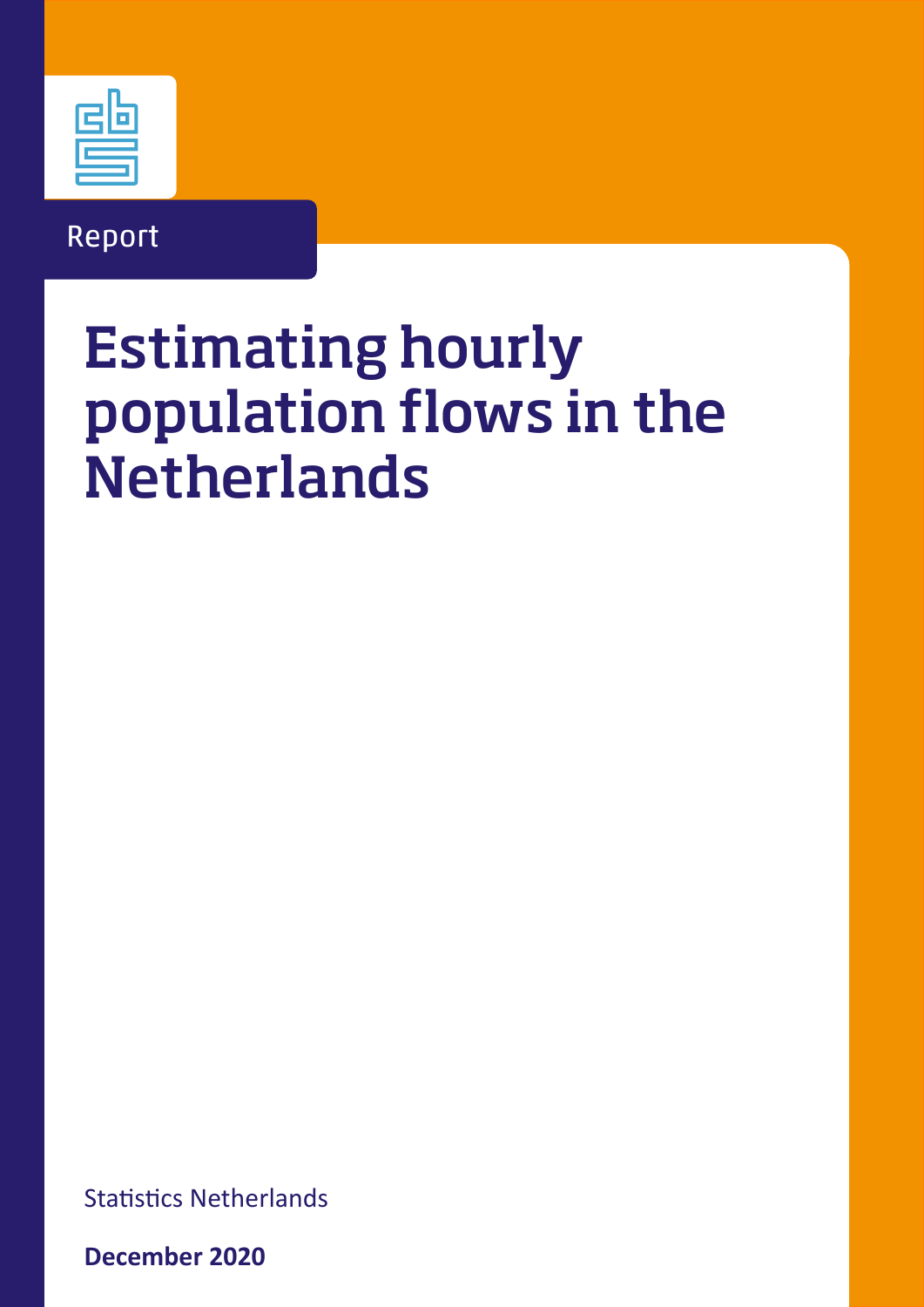# **Contents**

### 1 [Introduction](#page-3-0) 4

- 1.1 [A different kind of population statistics](#page-3-1) 4
- 1.2 [Enter mobile phone network data](#page-4-0) 5
- 1.3 [Data sources used](#page-5-0) 6
- 1.4 [Methodological outline](#page-6-0) 7

### 2 [Location estimation](#page-8-0) 9

- 2.1 [Connection likelihood](#page-8-1) 9
- 2.2 [Location prior](#page-9-0) 10
- 2.3 [Signal strength model](#page-10-0) 11

### 3 [Construction of the flow cube of devices](#page-14-0) 15

- 3.1 [Estimation of connection fractions](#page-14-1) 15
- 3.2 [Estimation of a device's place of presence](#page-14-2) 15
- 3.3 [Estimation of a device's place of residence](#page-15-0) 16
- 3.4 [Data cleaning](#page-16-0) 17
- 3.5 [Final assembly of the flow cube](#page-17-0) 18

### 4 [Construction of the flow cube of persons](#page-18-0) 19

- 4.1 [Calibration](#page-19-0) 20
- 4.2 [Example of calibration](#page-20-0) 21

#### 5 [Results](#page-21-0) 22

- 5.1 [Flow cubes produced](#page-21-1) 22
- 5.2 [Visualisations of flows](#page-22-0) 23

#### 6 [Summary and outlook](#page-27-0) 28

- 6.1 [Methodological improvements](#page-27-1) 28
- 6.2 [Further organisation of methodology](#page-28-0) 29

### [References](#page-28-0) 30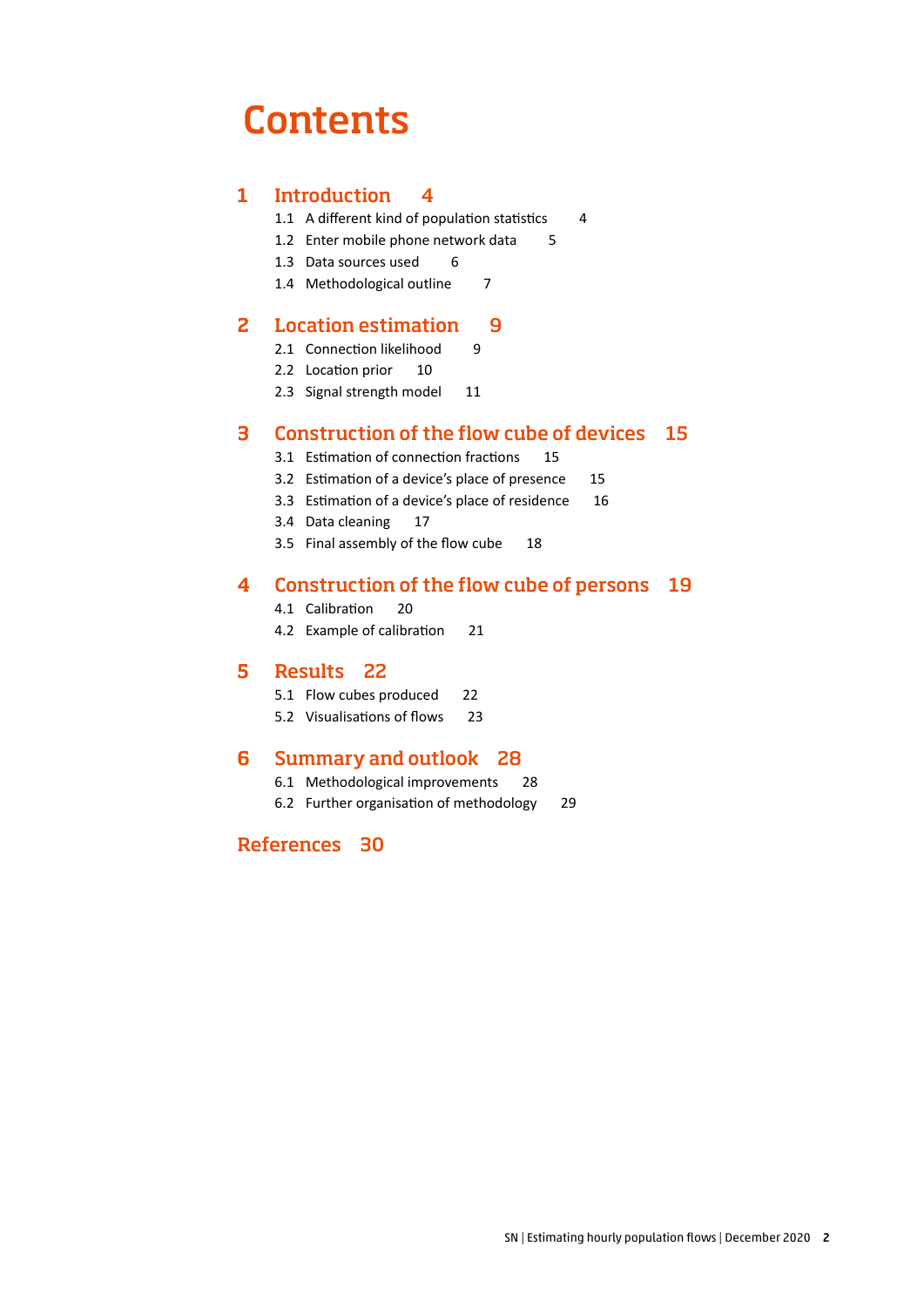#### **Summary**

This report contains methodological reccomendations for gaining insight hourly population flows. These methodologies were developed during a pilot study by Statistics Netherlands (SN) in collaboration with a Dutch mobile network operator SN. The study used mobile phone network data to map population flows within the Netherlands on an hourly basis over periods of five weeks at the level of municipalities and districts. The estimation and aggregation methods used for constructing these flows are explained and the results that have been obtained so far are summarised. The necessary methods used to protect the privacy of individuals are described as well. In each processing step the amount of detail of the information contained in the network data has been lowered until anonymous outcomes were achieved. No form of tracking of individuals has been implemented.

It is shown that by estimating the presence of people in a given region weekends, working weeks, major football matches, festivals and national holidays can be distinguished. Furthermore, business and commercial regions differ from residential ones by having lower counts on Wednesdays and Fridays and the time of day that the peak of population presence is reached. The relative changes over time of these population estimates hence are rich in information.

#### Keywords

Mobile phone, device, signalling data, call detail records, cell, mobile network operator, Bayesian, location, mobility, origin-destination, population flow, inflow, outflow, present population, Municipal Personal Records Database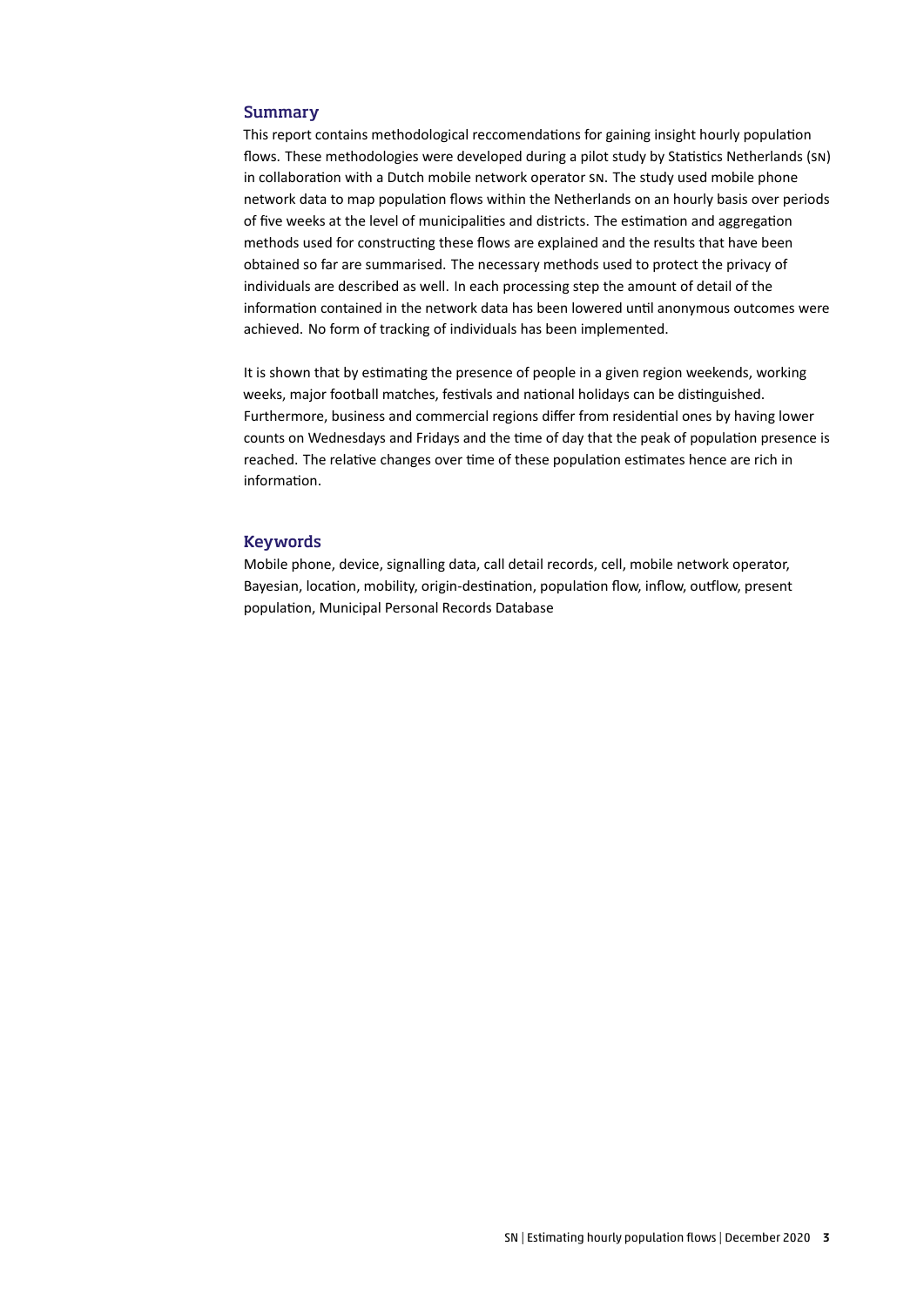# <span id="page-3-0"></span>1 Introduction

# <span id="page-3-1"></span>1.1 A different kind of population statistics

One of the most fundamental data sources government agencies in the Netherlands have available about population demographics is the Dutch *Municipal Personal Records Database* (PRD). Every municipality is obliged to register their residents in this database, along with their residential address and other demographic variables. Additionally, many other types of non-residents are (able to have themselves be) logged in the PRD (see [\[Pri17\]](#page-29-0) for more details). While a faultless register of this type is impossible to create, regular quality monitoring ensures that the PRD is the most reliable and up-to-date source on, in particular, residential population counts.

However, as the complexity of society is increasing, so is the need by public policy makers for more fine-grained and high-dimensional data which could help to understand and address the issues that grow along with this trend. With regards to population counts, value has been found in not merely knowing where people reside, but also to learn their movements over time at a detailed spatial and temporal scale. Statistics on such *population flows* could help to improve urban planning, allocate public and emergency services more effectively, map exposure to environmental pollution and improve epidemic modelling, among other applications. In countries with out-of-date census data, population flows could help to disaggregate and update the census.

Making this idea more concrete: the figures describing such movements can be laid out in a so called *flow cube (of persons)* (sometimes also called an *origin-destination-time matrix* in the literature). It has three axes called *place of residence*, *place of presence* and *time*. The figure contained in the cube at such a triple of coordinates is the number of people present at a given place and time, grouped by their place of residence.

For example, if the smallest resolution of location used is 'municipality' and the smallest resolution of time used is 'hours', then a selection of rows from the flow cube, presented in a 'long' format instead of a 'wide' format, could look as in Table [1.1.](#page-3-2) This table should be read as follows: on 4 December 2020 at 12:00 approximately, 450 people who have municipality A as their municipality of residence were also present in municipality A. At the same time, 50 people whose municipality of residence is municipality A were located in municipality B.

#### <span id="page-3-2"></span>Table 1.1 An illustration of a selection of rows from a flow cube, presented in a 'long' format

| Day      | Hour  | Place of<br>residence | Place of<br>presence | Count |
|----------|-------|-----------------------|----------------------|-------|
| 20201204 | 12:00 | municipality A        | municipality A       | 450   |
| 20201204 | 12:00 | municipality A        | municipality B       | 50    |
| 20201205 | 17:00 | municipality B        | municipality C       | 650   |

Traditional surveys, such as the annual national mobility survey [\[SNd\]](#page-29-1) carried out by Statistics Netherlands (SN), are by themselves not adequate for estimating population flows of this kind. The size of the sample necessary to produce such detailed figures with some level of reliability would prove to be too costly and place an excessive burden on the population. Moreover, surveys are highly reliant on both the respondents' ability to memorise their daily movements,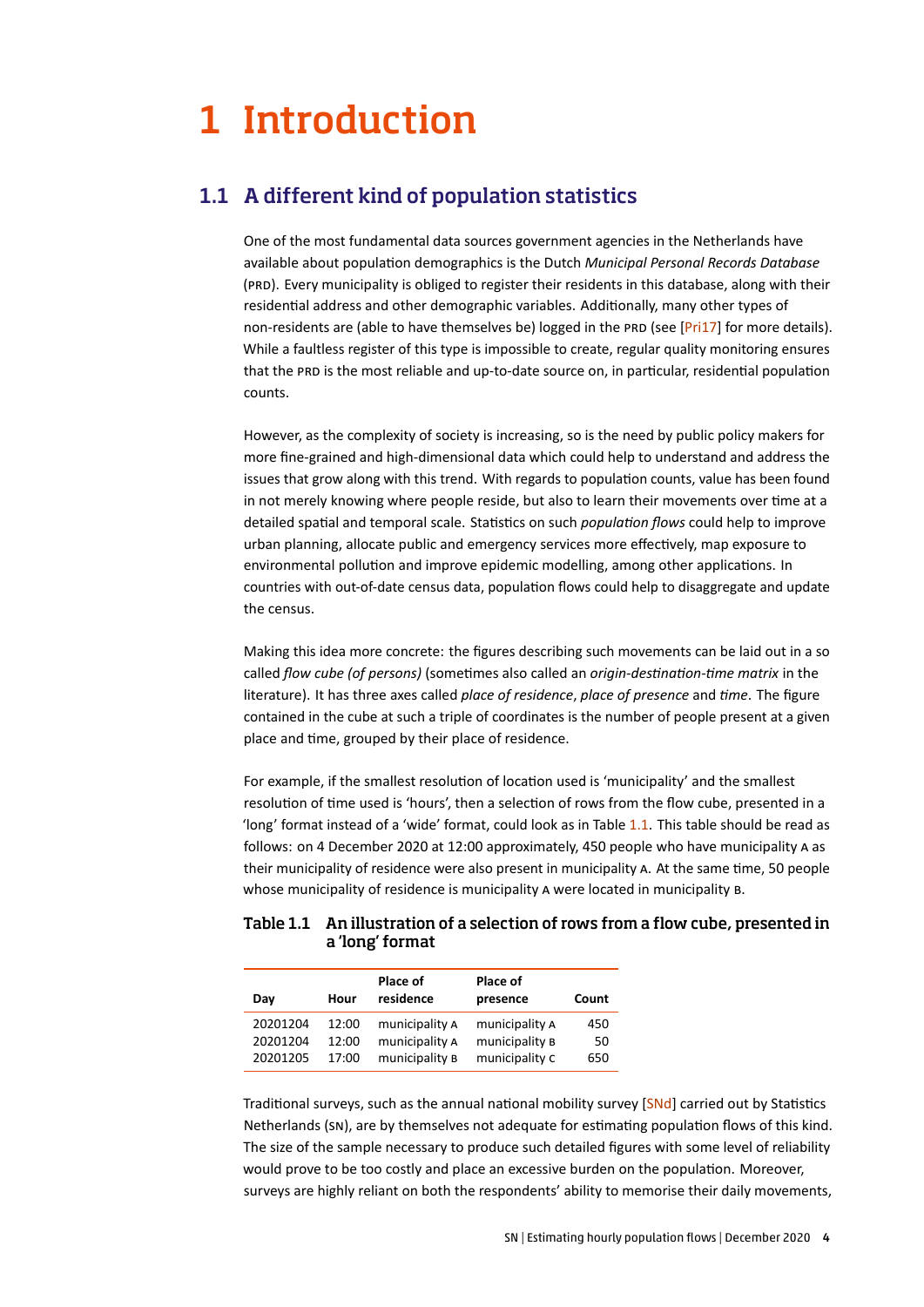and their willingness to keep a detailed log, further increasing difficulties of (high quality) data collection.

# <span id="page-4-0"></span>1.2 Enter mobile phone network data

At this point an introduction of some terminology is in order. To enable telecommunication across a large geographic area, an MNO installs *base stations* at strategically chosen locations. Each base station contains one or more cells, which in turn serve a relatively small area each. These cells, together with the surrounding developed technology and infrastructure, comprise an MNO's (mobile) network.

Two types of data are needed from the MNO for statistical inference on the municipality of devices: *cell plan* data, which contains information about the mobile communication network infrastructure, and *event* data. There are generally two types of event data, depending on which transaction events are contained. They do not contain the actual contents of the communication. Event data that are used to calculate the costs in order to bill customers are called *Call Detail Records* (CDR), which contain events related to active mobile phone use <sup>[1\)](#page-4-1)</sup>. Event data that also contains passive events such as location updates, are called *signalling data*. These data are used by the MNO for network analysis and optimization. Signalling data are usually much richer than CDR data and are therefore recommended for statistical inference. One can expect a smartphone to generate hundreds of records in a signalling data table per day, of which fewer are generated at night. Besides the active usage by the user, the number of records depends on the brand and operating system of the device and the network technology (2G to 5G) used. Though the pilot research was performed on signalling data, the methodologies presented in this report are applicable to CDR as well. To avoid confusion, we will use the term MNO data henceforth, which can be interpreted as either CDR or signalling data. Any type of MNO data contributes to a more detailed population flow cube.

Its large volume, high spatiotemporal detail and low (additional) cost of collection make for attractive features of MNO data to overcome the limitations of, or supplement traditional registers and surveys. However, even though this data only consists of communication metadata, it can reveal a great amount of information about device's owners. Therefore additional disclosure control measures during data processing are necessary to ensure that their privacy is preserved.

The pilot study allowed SN a unique opportunity to study MNO data within an MNO's data centre, and export anonymised, aggregated datasets to SN's computer infrastructure for further analysis and processing (see  $[Val+19]$ ). One of the direct goals was to use this data to construct flow cubes of persons for certain observation periods, while a long term ambition of SN is to develop an open and efficient methodology for deriving statistics based on MNO data, which could subsequently be implemented at other MNOS and (national statistical) institutes, both nationally and internationally.

Since the turn of the century many other NSIS, universities and research labs across the globe have started investigating how mobile phone network data can be used to help study human

<span id="page-4-1"></span>cDR data contain records about calls (initiating and receiving), SMS (sending and receiving), and mobile data usage. CDR are collected for billing purposes. Note that in several studies the term CDR is used for data that only contains call and SMS events, and alternative terms *Data Detail Records* (DDR) or *Event Data Records* (EDR) are used for data that also include mobile data usage events.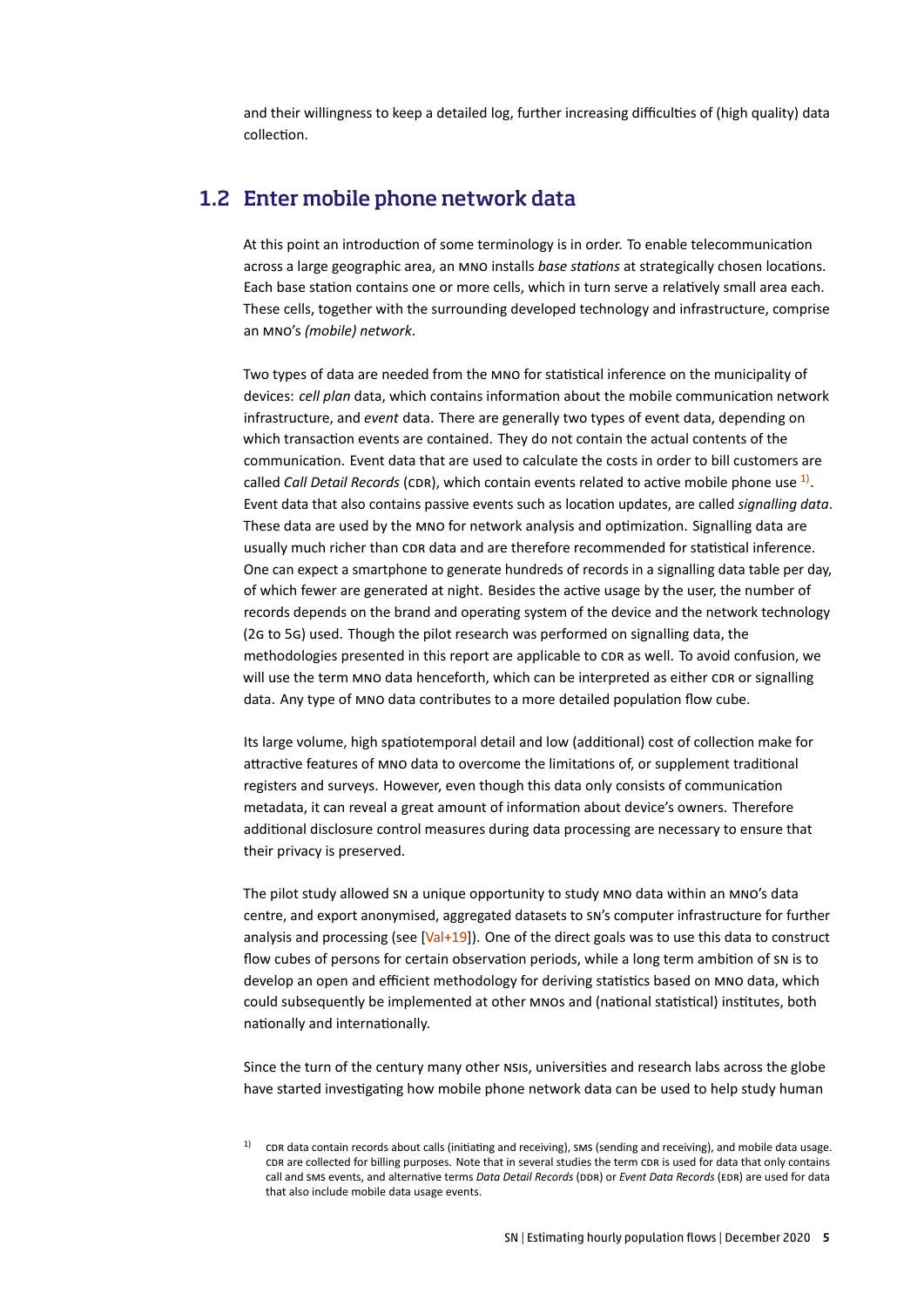mobility. We refer to [\[Che+16\]](#page-29-2) for a reasonably recent overview of the literature. It should be noted, though, that the notions of *origin-destination* and *flow* used in those papers, such as the early, influential [\[Cal+11\]](#page-29-3), typically do not agree exactly with the type of flow cubes that the current report is focused on.

### <span id="page-5-0"></span>1.3 Data sources used

The primary data source used to construct the flow cubes of persons was a table of 4G MNO data as stored in the big data environment of one of the MNOS of the Netherlands. It should be stressed that this microdata was never transferred to SN – this report explains which datasets *were* exported to SN, and which disclosure control measures were taken before doing so. No distinction in the processing steps has been made between deliberately and passively generated records. They were treated on equal footing, based on the belief that a larger volume of records, regardless of their type, is likely to lead to better estimates.

Each record in this MNO data table contains over 300 variables. However, for our purposes, only the following three variables were used:

- **imsi** standing for International Mobile Subscriber Identity (IMSI), which is an anonymous unique identifier of the device that generated the record. As a measure to protect privacy, neither researchers from the MNO nor from SN have direct access to this identifier, as the actual IMSI is partially hashed to the variable imsi,
- **start\_time** a time-stamp signifying the start of the interaction of the device with the cell which created the record,
- **e\_cgi** a unique identifier of the cell on the MNOS network with which the device interacted.

The rest of the variables may prove to be useful in future research, but understanding their nature will require substantial knowledge of the engineering aspects of the network.

The country of origin of a device can be extracted from the variable imsi, since the first three digits of the value of this variable are the country's mobile country code (MCC). This allows one to distinguish in particular records generated by Dutch devices from those generated by roaming devices.

The second data source to be provided by each MNO is an up-to-date *cell plan* of the network, which contains various physical properties and settings of the cells, including their geographical coordinates. The variables that will be used are specified in Section [2.](#page-8-0)

The third data source is created by SN itself. Based on the PRD, SN periodically publishes figures on the number of residents at several administrative levels, such as municipalities, districts and neighbourhoods. To reduce the risk of disclosure the public figures on districts and neighbourhoods have rounding methods applied to them. We write Pop $(x)$  for this publicly available (at  $[SNc]$ ) number of residents of administrative region  $x$  on 1 January 2017.

The fourth data source to be used is a rectangular grid divided into  $100 \times 100$  metres square tiles which covers the Netherlands, including the Wadden Sea, the West Frisian Islands and a 25 kilometres offshore coastal zone. Specifically, the grid uses the map projection known as 'Amersfoort / RD new', denoted by EPSG:28992.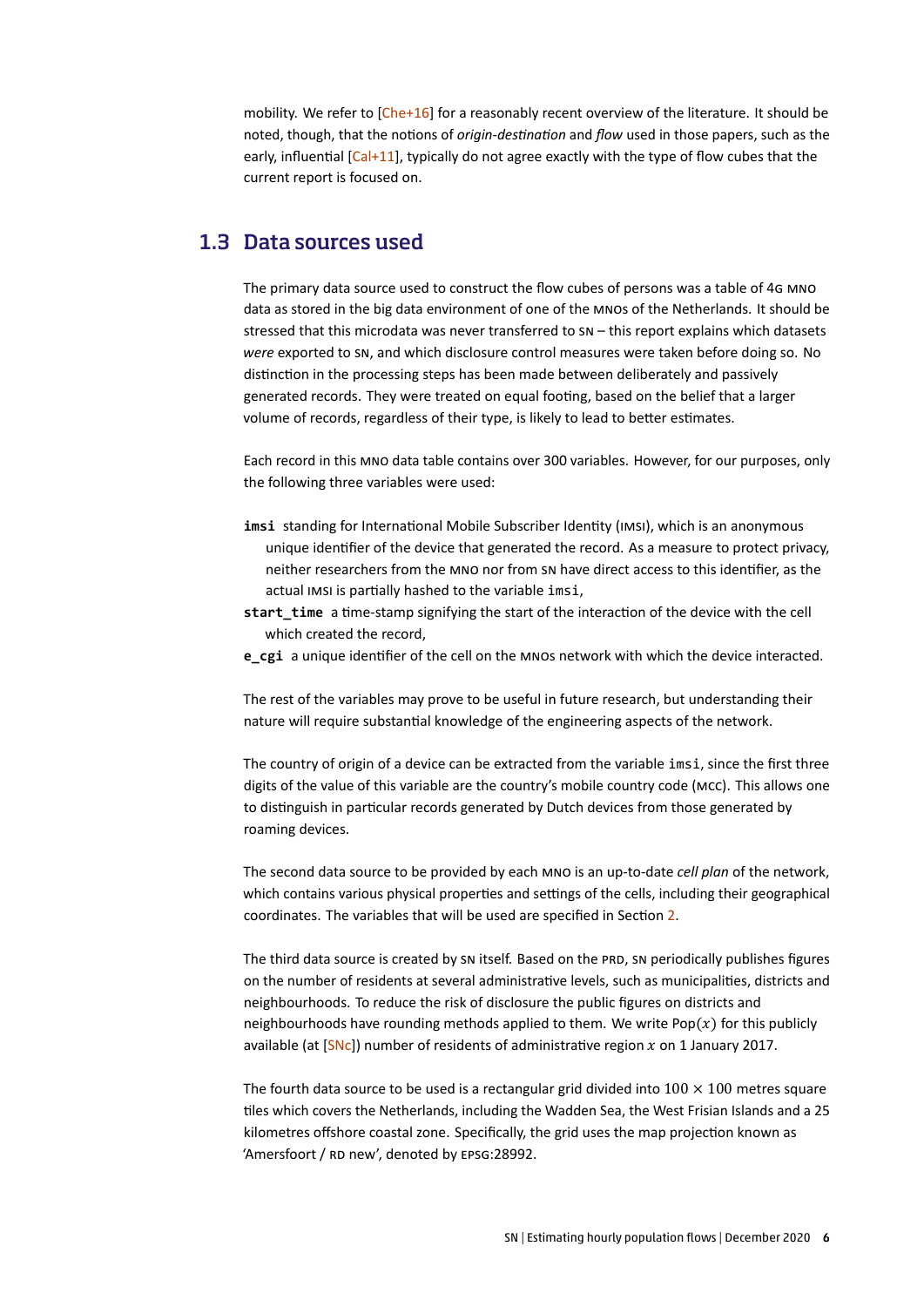The fifth data source was the digital geometry of the boundaries of all municipalities, districts and neighbourhoods in the Netherlands in 2017, as created by SN. This resource is publicly available as well at [\[SNe\]](#page-29-5) in the Esri shapefile format.

The sixth data source consists of a *Current Dutch Elevation* file, which is a digital elevation map of the Netherlands. More precisely, the version of this map available at  $[PDOK]$  for  $25 \times 25$ metres square tiles will be used. Its construction is the result of a collaboration between the Dutch provinces, government and water boards.

# <span id="page-6-0"></span>1.4 Methodological outline

The processing pipeline which constructs flow cubes of persons starts with a Bayesian model which, given a connection of a device to a cell, estimates the geographic location of the device. The model considers each connection of a device individually. Likelihoods of presence in a municipality are calculated independently of all other connections of both the device and the cell. The model only uses the cell plan, the grid and the boundaries of administrative regions, as described in Section [1.3,](#page-5-0) as input data, and it does not make use of the MNO data. Therefore we consider this model as the *static* component of the pipeline. The output of the static component is a table with probabilities of presence in municipalities given a connection to a cell. It is explained in Section [2.](#page-8-0)

Independently of this static component a *dynamic* component is the only place in the pipeline where the MNO data is used. It estimates for every Dutch device and cell present in the MNO data, and every hour in the chosen observation period of 30 days the fraction of the hour the device spent connected to the cell. These fractions are then used to estimate for every Dutch device its *home cell*, meaning (roughly) the cell to which it connected to the longest. The output of the dynamic component is a table with connection fractions of devices and cells. This dynamic component is explained in Sections [3.1,](#page-14-1) [3.3](#page-15-0) and [3.4.](#page-16-0)

After studying Section [2](#page-8-0) and the aforementioned parts of Section [3](#page-14-0) the reader might find it helpful to return to Figure [1.1](#page-7-0) to see how the various methods fit together.

The next step in the processing pipeline is the combination of the outputs of the static and dynamic components to estimate for every device in the MNO data probable places of residence and, for each hour, probable places of presence. (Here, the place of residence of a device refers to that of its owner.) These place estimates are then assembled into a *flow cube of devices*, which has the same axes as a flow cube of persons, but the figures now represent estimates of numbers of Dutch devices on the network of the MNO making use of 4G technology.

All processing steps explained so far took place inside the secured computer infrastructure of the MNO. Before exporting the constructed flow cube of devices to SN a disclosure preventing filtering procedure is applied to it. The resulting filtered cube is finally *calibrated* into a flow cube of persons at SN, using the residential population counts based on the PRD. These steps are further explained in Sections [3.2,](#page-14-2) [3.3,](#page-15-0) [3.5](#page-17-0) and [4.](#page-18-0) After studying those Sections the reader can return to Figure [1.1](#page-7-0) for a visual summary. It should be noted that all methods involved naturally estimate numbers of devices or people as decimal numbers, instead of as integers, unlike the column 'count' in the example of Table [1.1](#page-3-2) suggests.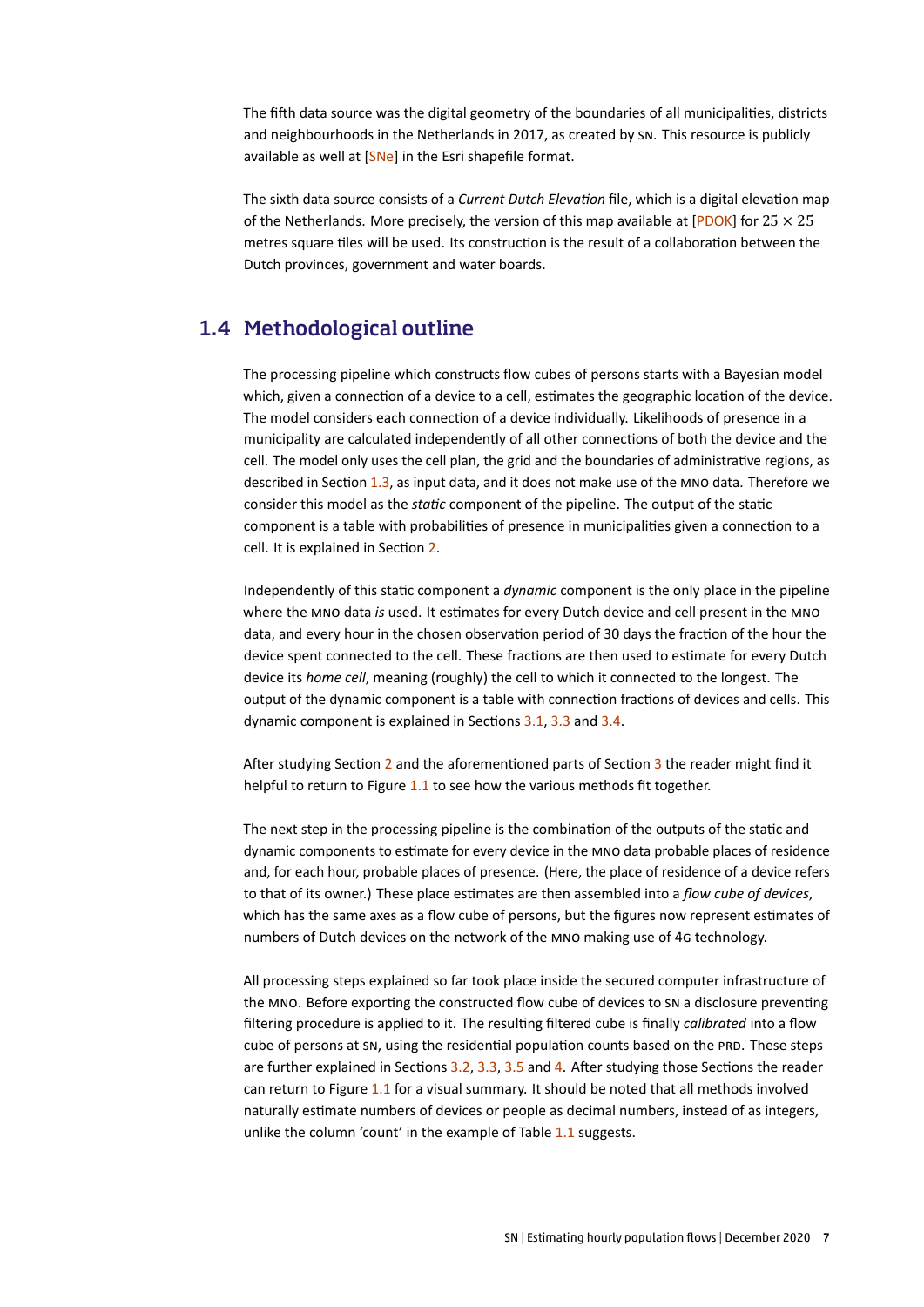

#### <span id="page-7-0"></span>Figure 1.1 The processing pipeline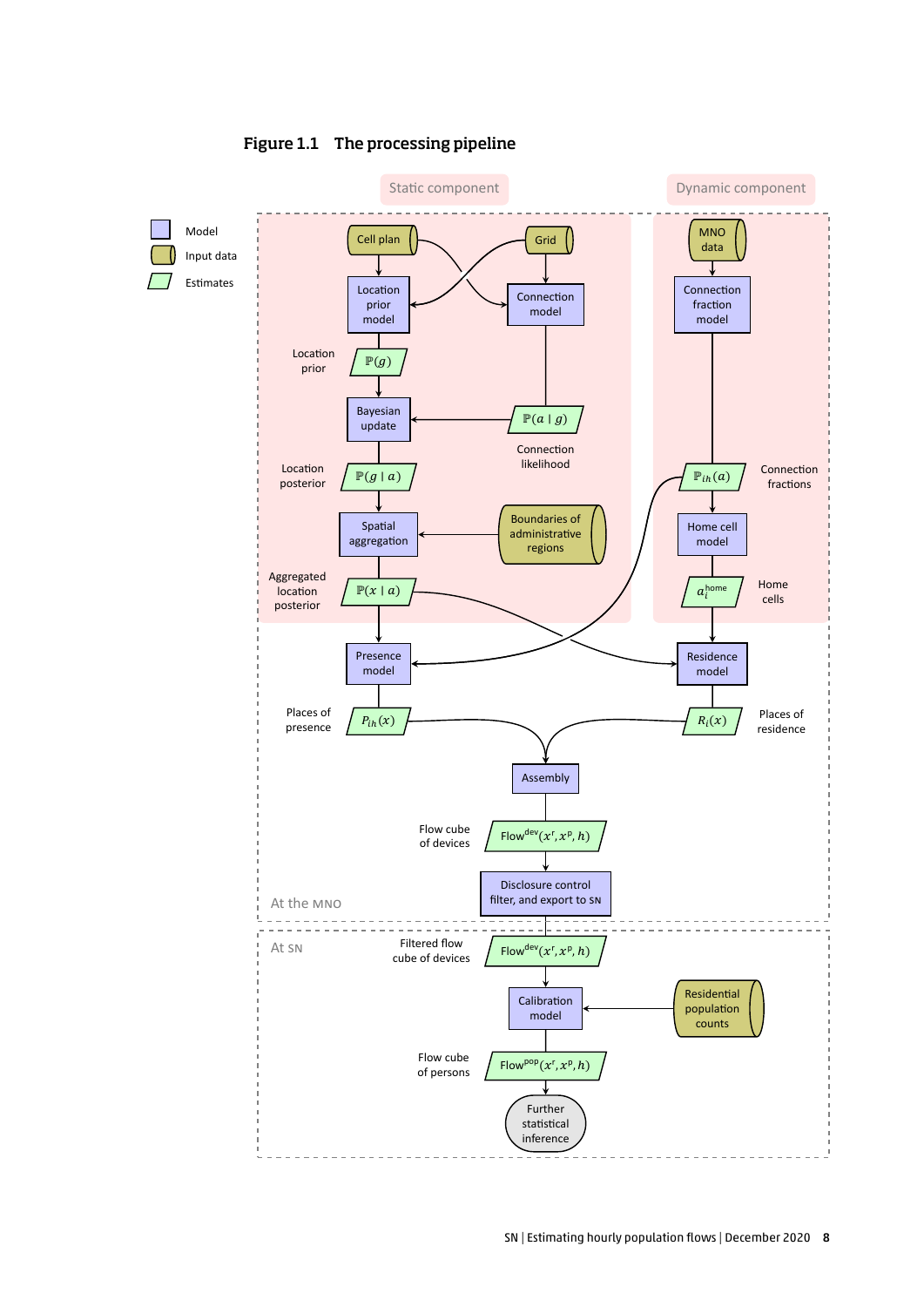# <span id="page-8-0"></span>2 Location estimation

Recall that two of the dimensions of a flow cube are spatial: place of residence and place of presence. However, a raw MNO data table contains no GPS data or demographic data on the owner of the device. An MNO has some demographic data on its customers – at least their name and postal address – but it is only allowed to join these with MNO data for the purpose of billing. Moreover, postal addresses of phones for business usage are frequently business addresses, and must therefore be considered unreliable. Constructing a flow cube of devices therefore requires one to approximate these places instead.

For this purpose a Bayesian model was developed which estimates the probability  $\mathbb{P}(q \mid a)$ that a device is present in a grid tile  $q$  given its connection to some cell  $a$ . We have in particular that summing over all tiles g gives  $\sum_a \mathbb{P}(g \mid a) = 1$ , which reflects that a device (when connected to a cell) is located with probability 1 somewhere within the MNOS network range. As our notation of this probability already suggests, the model does not use or assume any information about the device, except that it is connected to  $a$ .

Our location estimation model uses Bayes' formula in the following way:

<span id="page-8-3"></span>
$$
\mathbb{P}(g \mid a) \propto \mathbb{P}(a \mid g)\mathbb{P}(g). \tag{1}
$$

The *connection likelihood*  $\mathbb{P}(a | g)$  is the probability that a device is connected to cell a given that the device is located in grid tile g. The probability  $\mathbb{P}(g)$  that a device is located in g without any connection knowledge represents the *location prior* about the relative frequency of connections made from g. Together they allow the calculation of  $\mathbb{P}(q | a)$ , which will henceforth be referred to as the *location posterior*.

The places of presence and residence of devices will be calculated at a coarser spatial level than that of grid tiles, namely in terms of neighbourhoods, districts and municipalities. The translation to such an administrative region x is done by defining the *aggregated location posterior* as

$$
\mathbb{P}(x \mid a) := \sum_{g \in x} \mathbb{P}(g \mid a),\tag{2}
$$

where we write  $g \in x$  if the center of g lies in x. The reason to use the intermediary grid tiles is to allow for a more detailed modelling of location priors and connection likelihoods.

The rest of this section explains the models used for the location prior and connection likelihood. Further elaborations on, and extensions of the location estimation model can be found in [\[TGS20\]](#page-29-7).

# <span id="page-8-1"></span>2.1 Connection likelihood

We model the connection likelihood  $P(a | a)$  as

<span id="page-8-2"></span>
$$
\mathbb{P}(a \mid g) := \frac{s(g, a)}{\sum_{a' \in \mathcal{A}} s(g, a')} \tag{3}
$$

where A is the set of all cells in the MNOs network and  $s(g, a) \in [0, \infty)$  stands for the *signal dominance* (an umbrella term introduced by ourselves) received in grid tile *g* from cell *a*. That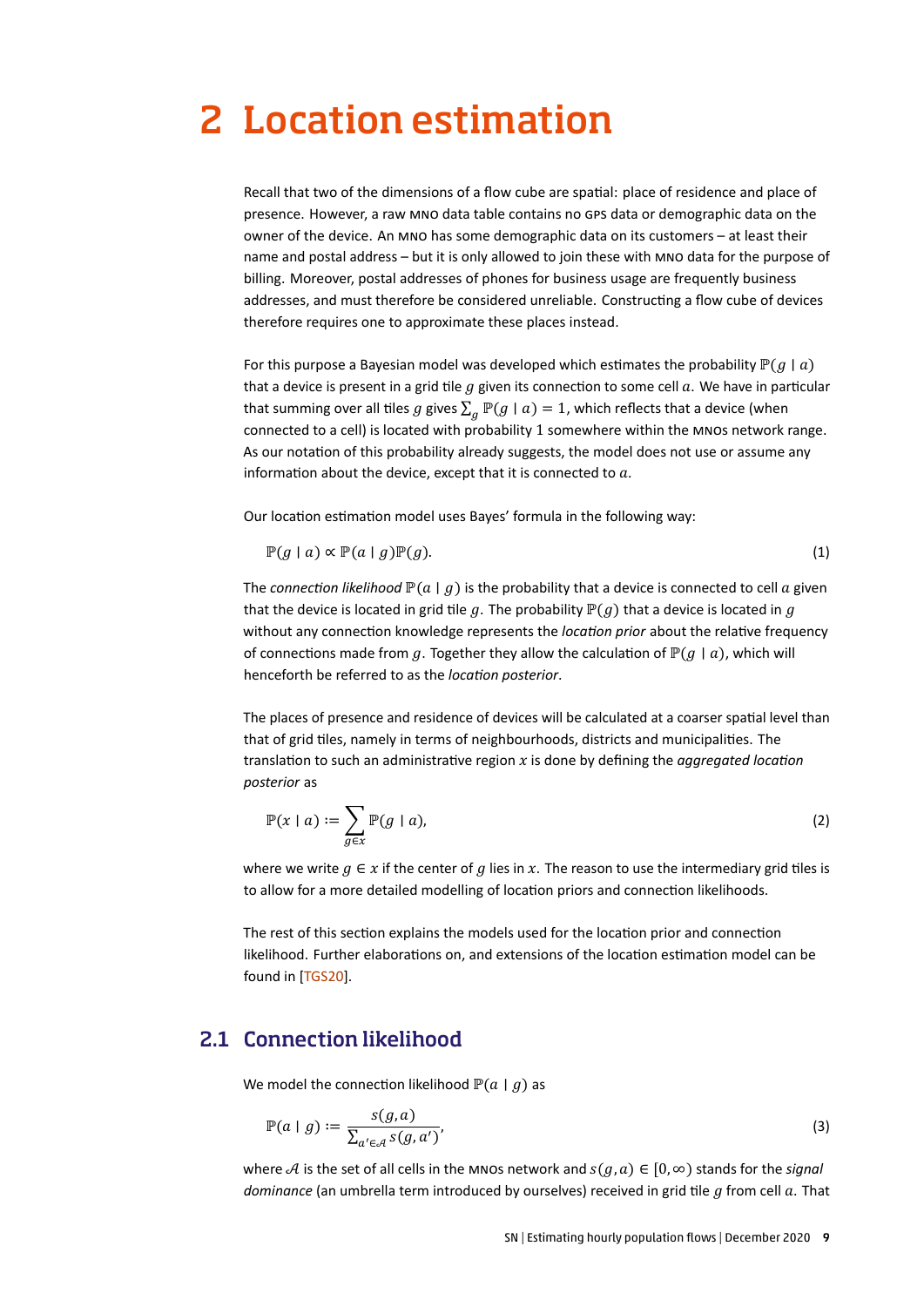is, the connection likelihood is the ratio of the signal dominance received from  $a$  to the total value of signal dominance received from all cells. Different choices for modelling the signal dominance are possible, and any choice defines the *connection model* in Figure [1.1.](#page-7-0) Note that  $P(a | g)$  is independent of rescaling the function  $s(g, a)$  by a constant factor, and our convention is that  $s(q, a)$  should be defined so as to take on values in the interval [0, 1]. In Section [2.3](#page-10-0) we propose a definition of the connection model by first approximating the signal strength  $S(g, a)$  measured in dBm, followed by a transformation to obtain a signal dominance  $S_{\text{strength}}(q, a)$ . That is, this signal dominance will be an expression in terms of the approximated signal strength.

# <span id="page-9-0"></span>2.2 Location prior

Any model of the location prior will make assumptions on where devices are expected to be. In this section two options are discussed: the uniform prior and the network prior. More advanced models are presented in [\[TGS20\]](#page-29-7).

Write  $G$  for the set of all tiles in the grid. When we use the *uniform prior*, we assume the probability of a device being in any grid tile is the same value for every tile:

$$
\mathbb{P}_{\text{uniform}}(g) := \frac{1}{|G|}.\tag{4}
$$

In Bayesian statistics a uniform prior is sometimes viewed as uninformative. In the case of mobile phone data, however, the implicit assumption that any grid tile is as likely as the next can lead to an underestimation of devices in urban areas and an overestimation of devices in rural areas. We therefore advise against using the uniform prior as a default prior without consciously assessing the plausibility of the underlying assumption.

A *network prior* is defined as follows in terms of any choice for a model  $s(g, a)$  for the signal dominance:

<span id="page-9-1"></span>
$$
\mathbb{P}(g) := \frac{\sum_{a \in \mathcal{A}} s(g, a)}{\sum_{a \in \mathcal{A}} \sum_{g' \in \mathcal{G}} s(g', a)}.
$$
\n<sup>(5)</sup>

This prior, together with the model [\(3\)](#page-8-2) for the connection likelihood  $\mathbb{P}(a | g)$  simplifies eq. [\(1\)](#page-8-3) to

$$
\mathbb{P}(g \mid a) \propto s(g, a). \tag{6}
$$

The interpretation of the prior [\(5\)](#page-9-1) depends on the instance of the signal dominance  $s(g, a)$  one has chosen. If the instance  $s_{\text{strength}}(g, a)$ , to be introduced in Section [2.3](#page-10-0) is used, we will speak of *the* network prior and denote it by  $\mathbb{P}_{\text{strength}}(g)$ . Basically,  $\mathbb{P}_{\text{strength}}(g)$  reflects the distribution of the total signal over the entire grid. This prior contains implicit knowledge about where an MNO is expecting people. The placement of cells namely is not without reason; generally, more cells are placed in crowded areas, such as city centers, than in quiet rural areas. Note that we could have defined the network prior using the cell density. However, since the network capacity also depends on the type and configuration of the cells and on the environment (buildings and trees will generally have a negative effect on the propagation) we use the signal dominance, in which these aspects are taken into account.

There are two aspects to be aware of when using the network prior. First, the placement of cells is based on estimated peak traffic rather than the average expected number of devices.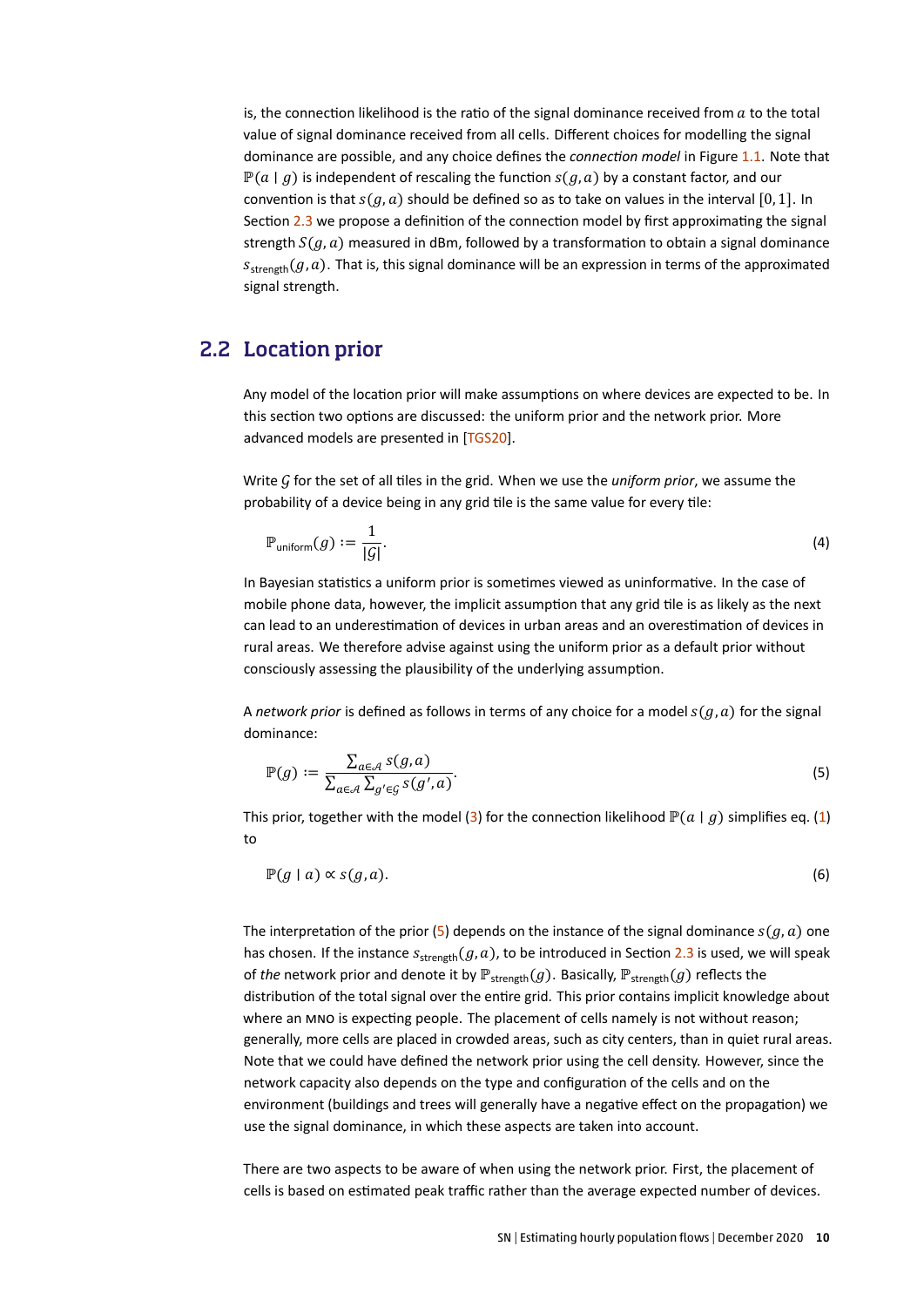Usually, MNOS provide better network coverage in railway stations than in residential areas, since the estimated peak traffic is higher; people typically use their phone more actively in railway stations and moreover, the expected number of devices fluctuates more over time. The second aspect to keep in mind is that MNOs also may place extra overlapping cells in order to provide network coverage for specific patches of land, which implies that some parts of land with already good coverage will have an improved network coverage, whereas the expected number of devices does not change. In summary, the total signal strength of the network does not always reflect the estimated number of devices.

# <span id="page-10-0"></span>2.3 Signal strength model

This section describes the propagation of signal strength originating from a single cell. We distinguish two types of cells: omnidirectional and directional, resulting in two different propagation models. Omnidirectional cells have no aimed beam and their coverage area can be thought of as a circular disk. Directional cells point in a certain direction and their coverage area can be thought of as an oval with one axis of symmetry. In practice, small cells are omnidirectional and normal cells (i.e. attached to cell towers or placed on rooftops) are directional [\[Kor+16\]](#page-29-8).

#### 2.3.1 Omnidirectional cells

For omnidirectional cells, propagation of the signal strength  $S(g, a)$  is modelled as

$$
S(g,a) := S_0 - S_{\text{dist}}(r_{g,a}),\tag{7}
$$

where  $S_0$  is the signal strength at  $r_0 = 1$  meter distance from the cell in dBm and  $r_{g,a}$  is the distance between the center of grid tile  $g$  and cell  $a$  in meters (we take into account the placement height of the cell, but assume that devices are situated at ground level). The value of  $S_0$  can be different for every cell and is assumed to be a known property. In cell plan information, it is common to list the power  $P$  of a cell in Watt, rather than the signal strength in dBm. The value of  $S_0$  can be calculated from P using the conversion between Watt and dBm [\[FF10\]](#page-29-9):

<span id="page-10-1"></span>
$$
S_0 = 30 + 10 \log_{10}(P). \tag{8}
$$

The function  $S_{dist}(r)$  returns the loss of signal strength as a function of distance r:

$$
S_{\text{dist}}(r) := 10 \log_{10}(r^{\gamma}) = 10\gamma \log_{10}(r),\tag{9}
$$

where  $\gamma$  is the *path loss exponent*, which resembles the reduction of propagation due to reflection, diffraction and scattering caused by objects such as buildings and trees [\[SH09\]](#page-29-10). In free space,  $\gamma$  equals 2, which is what we used, but varying values would result in a more physically accurate model. Methods to vary the path loss exponent using land use data are explored in [\[TGS20\]](#page-29-7).

#### 2.3.2 Directional cells

A directional cell is a cell that is aimed at a specific angle. Along this angle, the signal strength is received at its best. However, the signal can also be strong in other directions. It is comparable to a speaker producing sound in a specific direction. The sound is audible in many directions, but is much weaker at the sides and the back of the speaker. We specify the beam of a directional cell  $a$  by four parameters: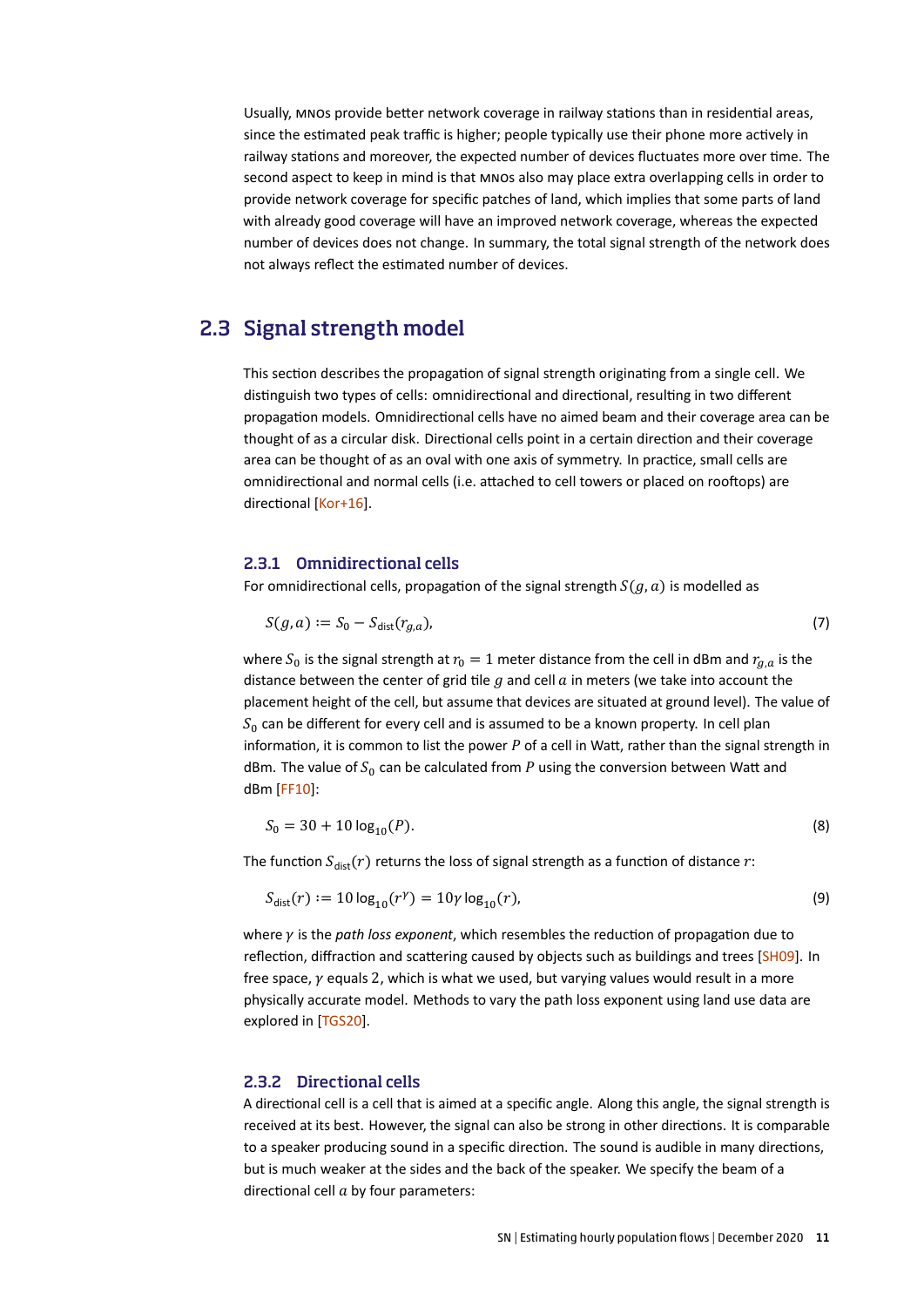- The azimuth angle  $\varphi_a$  is the angle from the top view between the north and the direction in which the cell is pointed, such that  $\varphi_a \in [0, 360)$  degrees. Note that cell towers and rooftop cells often contain three cells with 120 degrees in between.
- The elevation angle  $\theta_a$  is the angle between the horizon plane and the tilt of the cell. Note that this angle is often very small, typically only four degrees. The plane that is tilt along this angle is called the *elevation plane*.
- The horizontal beam width  $\alpha_a$  specifies in which angular difference from the azimuth angle in the elevation plane the signal loss is 3 dB or less. At 3 dB, the power of the signal is halved. The angles in the elevation plane for which the signal loss is 3 dB correspond to  $\varphi_a \pm \alpha_a/2$ . In practice, these angles are around 65 degrees.
- The vertical beam width  $\beta_a$  specifies the angular difference from  $\theta_a$  in the vertical plane orthogonal to  $\varphi_a$  in which the signal loss is 3 dB. The angles in which the signal loss is 3 dB correspond to  $\theta_a \pm \beta_a/2$ . In practice, these angles are around 9 degrees.

Let  $\delta_{q,a}$  be the angle in the elevation plane between the azimuth angle  $\varphi_a$  and the orthogonal projection on the elevation plane of the line between the center of cell  $a$  and the center of grid tile g. Similarly, let  $\varepsilon_{a,a}$  be the angle from the side view between the line along the elevation angle  $\theta_a$  and the line between the center of cell a and the center of grid tile g. Note that  $\varepsilon_{a,a}$ depends on the cell property of the installation height above ground level. We model the signal strength for directional cells as

$$
S(g, a) := S_0 - S_{\text{dist}}(r_{g,a}) - S_{\text{azi}}(\delta_{g,a}, \alpha_a) - S_{\text{elev}}(\varepsilon_{g,a}, \beta_a),\tag{10}
$$

where  $S_0$  is the signal strength at  $r_0 = 1$  meter distance from the cell, in the direction of the beam so that  $\delta = 0$  and  $\varepsilon = 0$ . The signal loss due to distance to the cell, azimuth angle difference and elevation angle difference is specified by  $S_{\text{dist}}$ ,  $S_{\text{azi}}$  and  $S_{\text{elev}}$ , respectively. The definition of  $S_{\text{dist}}$  is similar to the omnidirectional cell and can be found in eq. [\(9\)](#page-10-1).

Each cell type has its own signal strength pattern for both the azimuth and elevation angles. These patterns define the relation between signal loss and the offset angles, i.e.,  $\delta_{q,a}$  for the azimuth and  $\varepsilon_{g,a}$  for the elevation angles. We model the radiation pattern for both  $S_{\text{azi}}$  and  $S<sub>elev</sub>$  by a linear transformation of the Gaussian formula, each with different values for parameters  $c$  and  $\sigma$ . Let

$$
f(\varphi) := c - c \exp\left(-\frac{\varphi^2}{2\sigma^2}\right),\tag{11}
$$

where c and  $\sigma^2$  are constants, whose value is determined by numerically solving equations for a set of constraints. These constraints are different for  $S_{\text{azi}}$  and  $S_{\text{elev}}$  and depend on cell properties.

The resulting patterns are shown in Figure [2.1.](#page-12-0) The black line shows the relation between signal loss and angle in the azimuth plane (left) and elevation plane (right). The grey circles correspond to the signal loss; the outer circle means 0 dB loss (which is only achieved in the main direction), the next circle corresponds to 5 dB loss, and so forth. The red lines denote the angles corresponding to 3 dB loss. The angle between the red lines is  $2\alpha_a$  in the azimuth plane and  $2\beta_a$  in the elevation plane. Although these models approximate the general curve of real radiation patterns, the radiation patterns are more complex in reality, e.g. they often contain local spikes caused by so-called side and back lobes.

Figure [2.2](#page-12-1) (top row) illustrates the signal strength at the ground level from above for a specific cell. In this case, the cell is placed at  $x = 0$ ,  $y = 0$  at 55 meters above ground level in an urban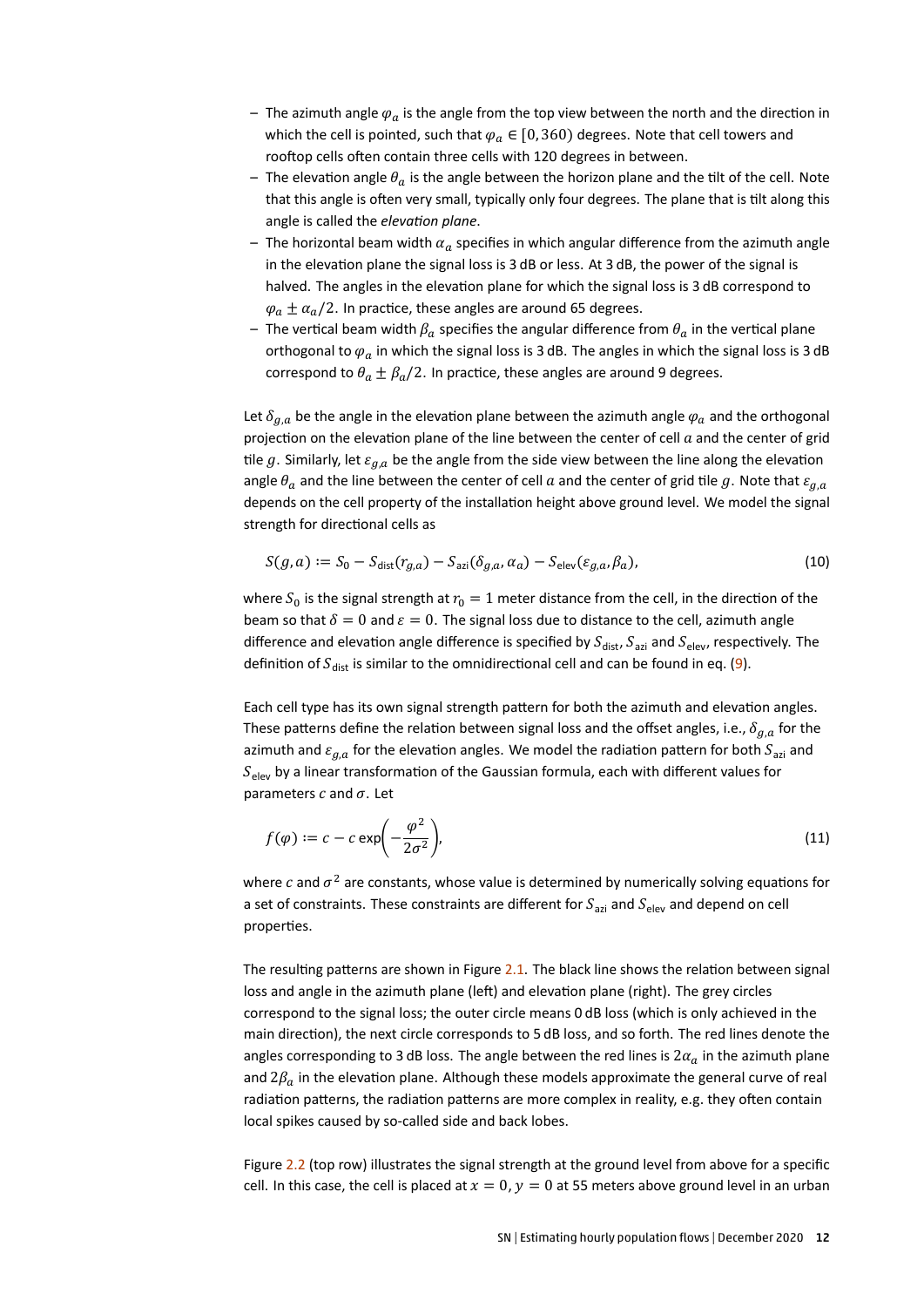<span id="page-12-0"></span>



environment ( $\gamma = 4$ ), has a power of 10 W, and is directed eastwards with an elevation angle (tilt) of 5 degrees, a horizontal beam width of 65 degrees and a vertical beam width of 9 degrees. Notice that the signal strength close to the cell, which on ground level translates to almost under the cell, is lower than at a couple of hundred meters distance. This is caused by relatively large  $\varepsilon$  angles at grid tiles nearby the cell.



#### <span id="page-12-1"></span>Figure 2.2 Signal strength (top row) and signal dominance (bottom row) at ground level

#### 2.3.3 Signal dominance

The assignment of a cell to a mobile device does not only depend on received signal strength, but also on the capacity of the cells. The process of assigning devices to cells while taking into account the capacity of the cells is also called *load balancing*.

Our model allows for two phenomena that we feel should not be overlooked. The first is the switching of a device when it is receiving a bad signal to a cell with a better signal. Table [2.1](#page-13-0)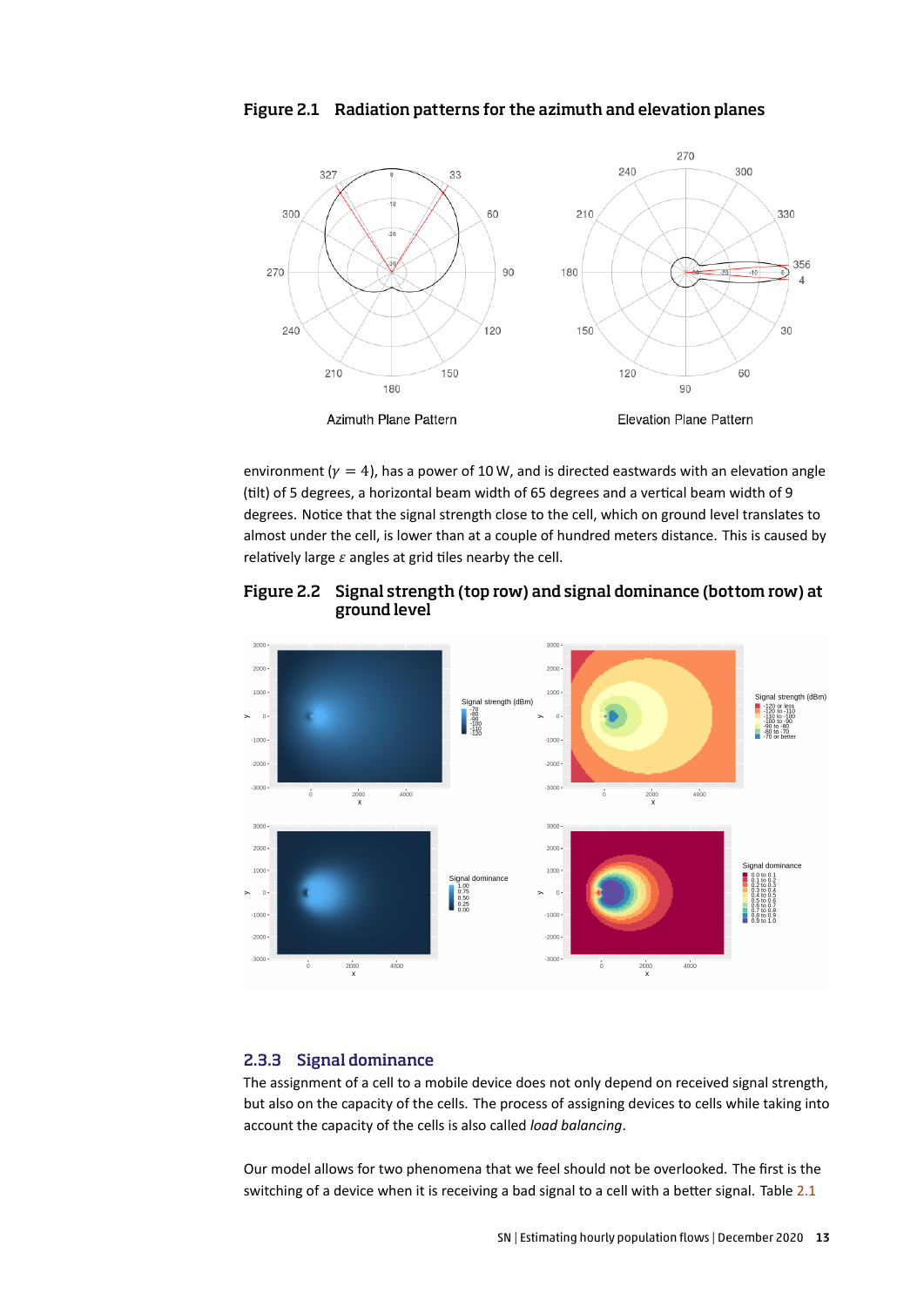

<span id="page-13-1"></span>Figure 2.3 Logistic relation between signal strength and signal dominance

describes how the signal strength can be interpreted in terms of quality for 4G networks [\[Kor+16\]](#page-29-8). The second phenomenon is the switching between cells that is influenced by some decision making system in the network that tries to optimize the load balancing within the network. The specifics of this system are considered unknown.

<span id="page-13-0"></span>Table 2.1 Indication of quality for signal strength in 4G networks

| Signal strength (dBm) | Quality          |  |  |
|-----------------------|------------------|--|--|
| $-70$ or higher       | Excellent        |  |  |
| $-90$ to $-70$        | Good             |  |  |
| $-100$ to $-90$       | Fair             |  |  |
| $-110$ to $-100$      | Poor             |  |  |
| $-110$ or less        | Bad or no signal |  |  |

We assume that a better signal leads to a higher chance of connection. When a device has multiple cells available with a signal strength above a certain threshold, say −90 dBm, the signal strengths are both more than good enough and the cell with the highest capacity is selected rather than the cell with the best signal strength. When the choice is between cells with a lower signal strength, one can imagine that their relative differences play a more important role in the connection process. However, when there are multiple cells available with a poor signal strength, it can be assumed that the signal strength value is less important than having capacity. In short, we assume that signal strength plays a more important role in load balancing when it is in the middle range instead of in the high quality or low quality ranges.

To model this take on the load balancing mechanism, we use a logistic function to translate the signal strength  $S(g, a)$  to the more interpretable signal dominance measure  $s_{\text{strength}}(g, a)$ , which is then used to define the connection likelihood  $(3)$ . Let us define

<span id="page-13-2"></span>
$$
S_{\text{strength}}(g, a) := \frac{1}{1 + \exp(-S_{\text{steep}}(S(g, a) - S_{\text{mid}}))},\tag{12}
$$

where  $S_{\text{mid}}$  and  $S_{\text{step}}$  are parameters that define the midpoint and the steepness of the curve respectively. Figure [2.3](#page-13-1) shows an example of eq. [\(12\)](#page-13-2). In that Figure  $S_{mid}$  and  $S_{\text{step}}$  are set to −92.5 dBm and 0.2 dBm respectively to resemble Table [2.1.](#page-13-0) The signal dominance at ground level is shown in Figure [2.2](#page-12-1) (bottom row). The values that are shown are normalized by the sum of all values over all grid tiles, such that the normalized values form a probability distribution. Compared to the signal strength shown in Figure [2.2](#page-12-1) (top row), the signal dominance puts more emphasis on the geographic area that is in the range of the cell. Whether these signal dominance values resemble reality, should be validated by field tests.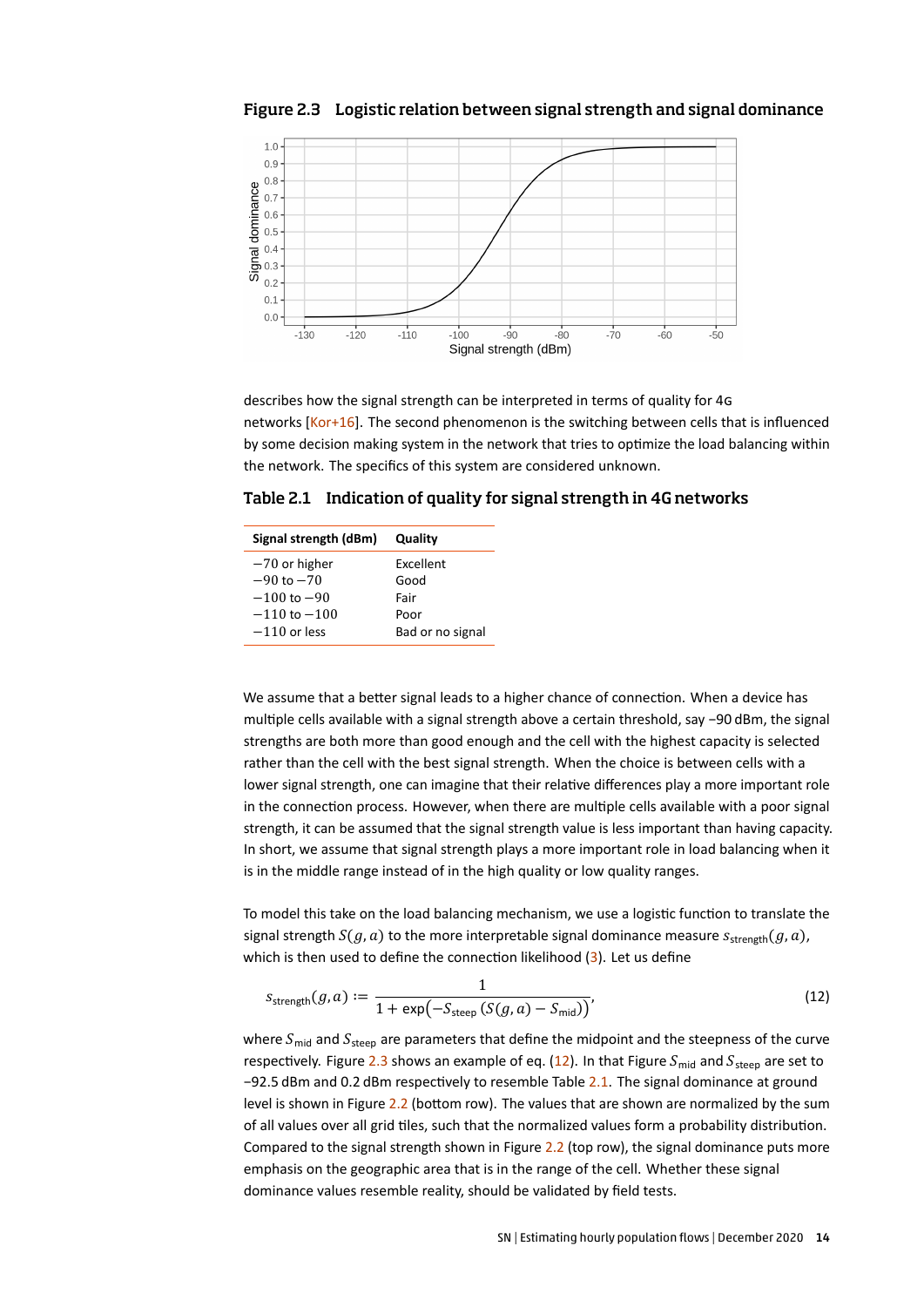# <span id="page-14-0"></span>3 Construction of the flow cube of devices

This Section starts by describing how the MNO data is used to estimate connection fractions of observed devices. Together with a location posterior computed in Section [2](#page-8-0) these fractions serve as the input data for models which estimate places of presence (Section [3.2\)](#page-14-2) and residence (Section  $3.3$ ) for all devices present in the MNO data. The assembly of these estimated places into a flow cube of devices is explained in Section [3.5,](#page-17-0) along with the privacy-protecting filtering procedure to make the cube suitable for export to SN.

# <span id="page-14-1"></span>3.1 Estimation of connection fractions

A device can make more than one connection per hour, even with the same cell. The number of connections per hour can moreover vary strongly between devices and different hours. Since we want to estimate population flows on an hourly basis, it is necessary to account in various computations for this phenomenon. More precisely: given a device  $i$  and an hour  $h$ , the estimated fraction of  $h$  that  $i$  spent connected to a cell  $a$  is an important value. We denote this fraction by  $\mathbb{P}_{ih}(a)$  to suggest an alternative interpretation: it is the probability that *i* connected to  $a$  during  $h$ . It is estimated from the MNO data by

$$
\mathbb{P}_{ih}(a) := \frac{\#\{\text{connections made by } i \text{ at } a \text{ during } h\}}{\#\{\text{connections made by } i \text{ during } h\}}.
$$
\n(13)

If *i* made no connections during *h* then we define  $\mathbb{P}_{ih}(a)$  to be 0. If *i* made at least one connection during *h*, then  $\sum_a \mathbb{P}_{ih}(a) = 1$ .

# <span id="page-14-2"></span>3.2 Estimation of a device's place of presence

To estimate the place of presence the probability distribution of the device  $i$  at hour  $h$  is defined as

<span id="page-14-3"></span>
$$
P_{ih}(x) := \sum_{a} \mathbb{P}_{ih}(a) \cdot \mathbb{P}(x \mid a), \qquad (14)
$$

where x stands for an arbitrary administrative region and  $\mathbb{P}(x | a)$  is a location posterior as defined in Section [2.](#page-8-0) If i made no connections during h then  $\sum_{x} P_{ih}(x) = 0$ . If i made at least one connection during h, then obviously  $\sum_{x} P_{ih}(x) = 1$ .

The definition of eq. [\(14\)](#page-14-3) can be motivated as follows. We first approximate the fraction  $P_{ih}(x)$ of  $h$  that  $i$  spent in  $x$  by

<span id="page-14-4"></span>
$$
P_{ih}(x) \approx \frac{\#{\text{connections made by } i \text{ from } x \text{ during } h\}}{\#{\text{connections made by } i \text{ during } h\}}.
$$
\n(15)

This is of course a coarse approximation since it does not take the timestamps of the connections during  $h$  into account. In any case, we next bring cells into the picture by noting that the set in the numerator in eq.  $(15)$  is a disjoint union over all cells in the MNO's network:

{connections made by *i* from *x* during  $h$ }

$$
= \bigsqcup_{a} \{ \text{connections made by } i \text{ from } x \text{ at } a \text{ during } h \}. \tag{16}
$$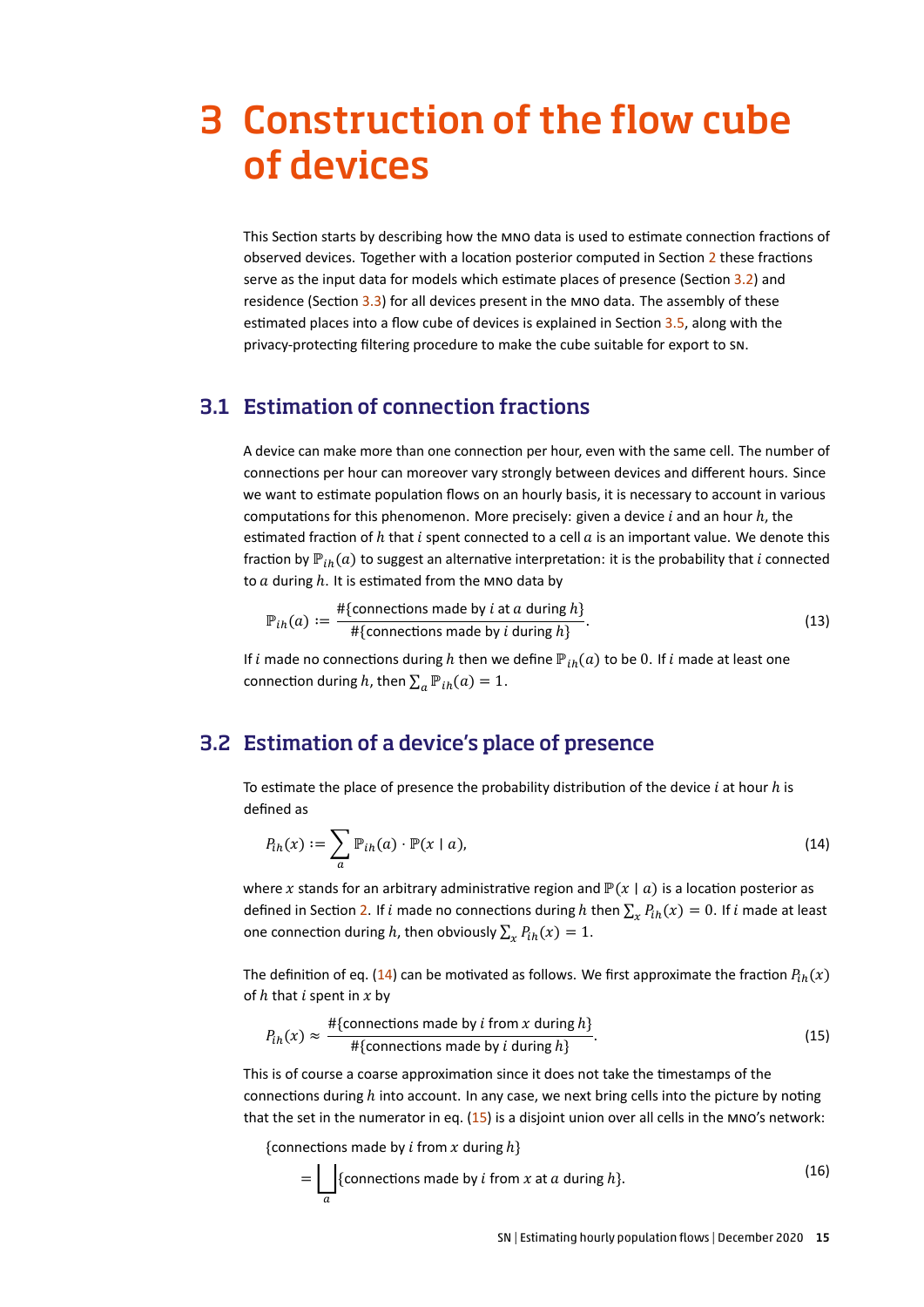Therefore, eq. [\(15\)](#page-14-4) can be expanded to

<span id="page-15-1"></span>
$$
P_{ih}(x) \approx \sum_{a} \frac{\#\{\text{connections made by } i \text{ from } x \text{ at } a \text{ during } h\}}{\#\{\text{connections made by } i \text{ during } h\}}.
$$
 (17)

The MNO data tells us how often  $i$  made an connection at a cell  $a$  during  $h$ , and given each such connection there is a probability  $\mathbb{P}(x \mid a)$  that the connection was made from x. Hence, the numerator in each term in  $(17)$  can be estimated as

#{connections made by *i* from x at a during  $h$ } (18)

 $\approx$  #{connections made by *i* at *a* during  $h$ } ·  $\mathbb{P}(x \mid a)$ ,

with which we arrive at the right-hand side of eq.  $(14)$ .

Let us give an illustration of this model. Fix a device  $i$  and an hour  $h$ . Assume that the MNO's network consists of two cells  $a$  and  $a'$  and that the Netherlands is partitioned into four grid tiles  $g_1, ..., g_4$ , of which  $g_1$  and  $g_2$  together form a region A, while B is the union of  $g_3$  and  $g_4$ . The tiles  $g_1$ ,  $g_2$  and  $g_3$  fall within the range of  $a$ , and  $g_2$ ,  $g_3$  and  $g_4$  form the range of  $a'$ . All these objects are shown in Figure [3.1,](#page-15-2) ordered from top to bottom. The figures on the arrows from the cells to the grid tiles are examples of location posterior distributions.

Suppose that i connected to both  $a$  and  $a'$  during  $h$ , and that it follows from the MNO data that  $P_{ih}(a) = 0.4$  and  $P_{ih}(a') = 0.6$ . The estimated probabilities for the municipality of presence during  $h$  across the grid tiles are then shown in the third column of Figure [3.1,](#page-15-2) while the fourth column lists the aggregated probabilities across the regions A and B.

#### <span id="page-15-2"></span>Figure 3.1 Illustration of the estimation of places of presence



# <span id="page-15-0"></span>3.3 Estimation of a device's place of residence

To estimate the place of residence of a device *i* its *home cell*  $a_i^{\text{home}}$  was determined first, meaning (roughly) the cell to which  $i$  was connected to the longest during the observation period of 30 days. One might determine this starting by calculating for each cell the total number of hours connected to it by *i* over the entire period, then sorting the cells by these hour totals and finally selecting the top ranked. Due to some computational barriers, this process was implemented slightly differently, as explained next.

First, for each cell  $a$  the number of hours  $h_{iw}^{tot}(a)$  connected to it by the device  $i$  was calculated per subperiod of a number of days, depending on the available computational capacities and the size of the selected data. For simplicity's sake, let us look at an example where this period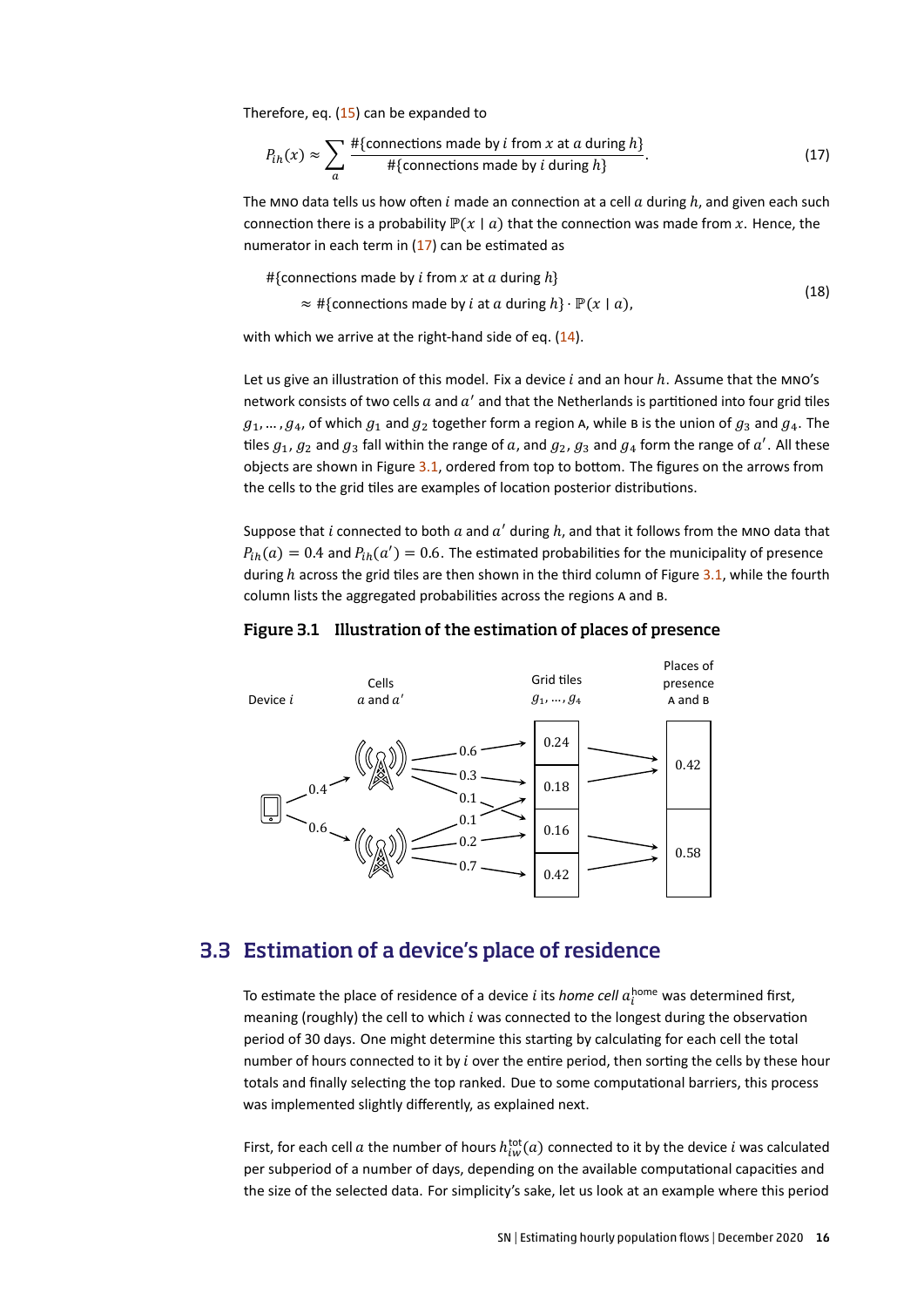consists of 7 days so the number of connected hours is calculated per separate week  $w$ . This was done by summing the connection fractions  $\mathbb{P}_{ih}(a)$  associated to all hours in that week:

$$
h_{iw}^{\text{tot}}(a) := \sum_{h \in w} \mathbb{P}_{ih}(a) \qquad \text{(a sum over } 24 \cdot 7 \text{ hours).} \tag{19}
$$

To reduce the amount of memory needed to store all these hour counts, for each device only the top ten cells per week (in terms of connected hours) were preserved. The datasets per week were then combined into a single dataset by summing the number of hours per device and cell over all weeks in the observation period:

$$
h_i^{\text{tot}}(a) := \sum_{w} h_{iw}^{\text{tot}}(a) \qquad \text{(a sum over 30 days).} \tag{20}
$$

It is assumed that the top ten per week will always include the cell the device connected to the most amount of hours during the 30 day period. Finally, the home cell  $a_l^{\text{home}}$  of device  $i$  is set to be the cell which maximises the number of hours  $h^{\text{tot}}(i,a)$ :

$$
a_i^{\text{home}} := \underset{a}{\text{arg max}} \, h_i^{\text{tot}}(a) \qquad \text{(the top ranked of combined non-unique cells)}.
$$
 (21)

Given this home cell, the probability that the device  $i$  has a region  $x$  as its place of residence is determined using the aggregated location posterior distribution:

$$
R_i(x) := \mathbb{P}(x \mid a_i^{\text{home}}). \tag{22}
$$

Note that  $R_i$  is a probability mass function because  $\mathbb{P}(\,\cdot\mid a^{\mathsf{home}}_i)$  is: summing over all regions  $x$ gives  $\sum_{x} R_i(x) = 1$ , which reflects that a device which has a home cell must have its municipality of residence somewhere within the MNO's network range. Technically, all non-Dutch regions (such as Belgium or Germany) must be viewed as one big region for  $\sum_{\chi} R_i(x) = 1$  to hold. From this step, a place of residence will remain per device for the observation period. All other intermediate data, such as lists of top 10 cell connections are no longer needed and were not saved.

An alternative approach might be to consider the most frequently connected cell at nighttime. The advantage of the proposed approach, however, is that it does not need a definition of 'nighttime' and therefore is unlikely to be biased against people with unusual night and day mobility patterns. A disadvantage, though, is that the devices of people who spend more time near their place of work than usual for the average fulltime job, possibly due to long working days or social activities, may receive an incorrect approximation of their place of residence.

An illustration of this model might again be helpful. We continue the example given in Section [3.2,](#page-14-2) and suppose that the home cell  $a_l^{\text{home}}$  of the device  $i$  has been determined to be the cell  $a$ . The estimated probabilities for the place of residence across the grid tiles are then shown in the third column of Figure [3.2,](#page-17-1) while the fourth column lists the aggregated probabilities across the regions A and B.

# <span id="page-16-0"></span>3.4 Data cleaning

The relation between observed devices and a flow cube of persons is not one-to-one. During the data cleaning step, the MNOs are expected to investigate and report on inconsistencies. This will contribute to a more realistic unison of data from the different MNOS.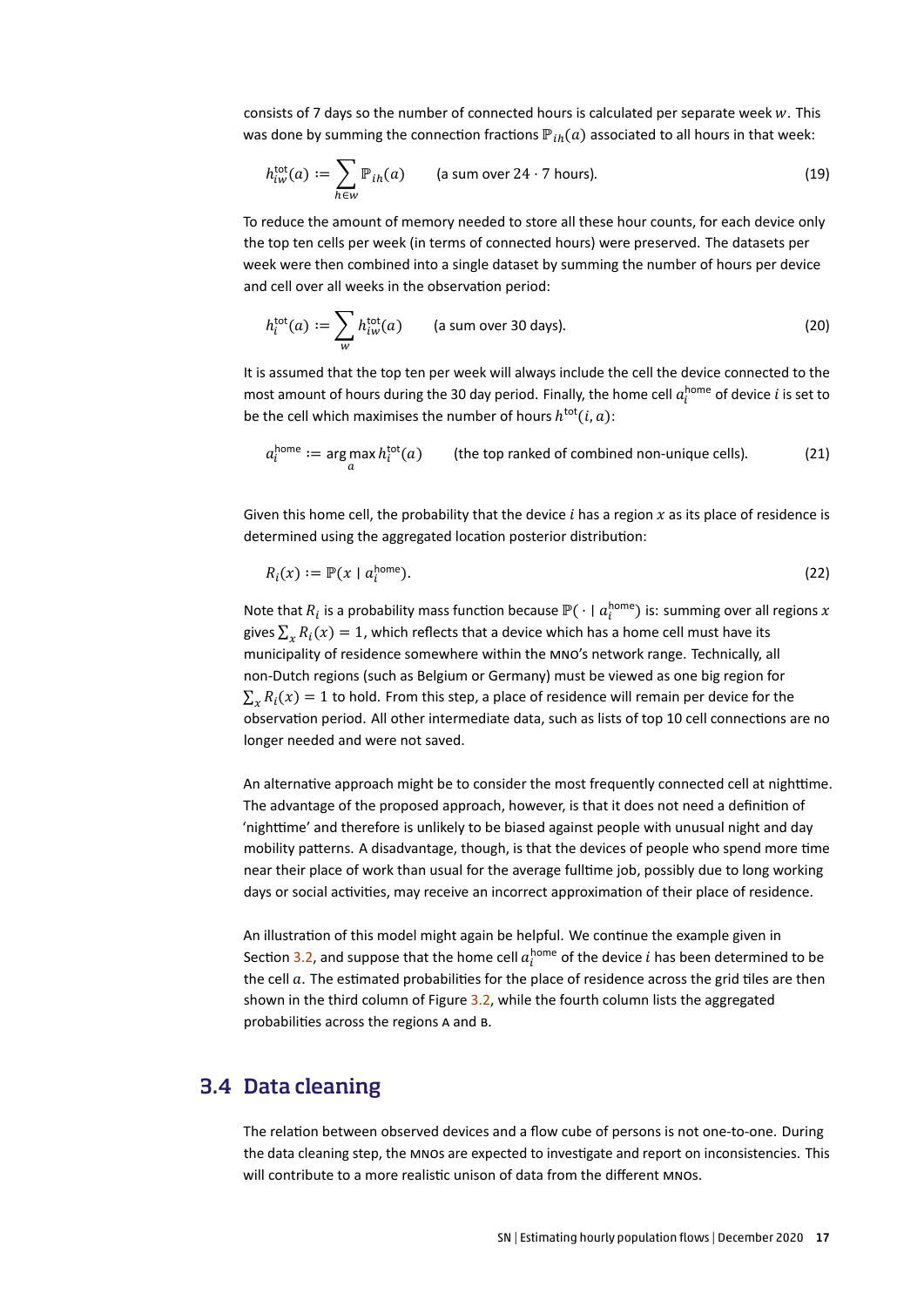

#### <span id="page-17-1"></span>Figure 3.2 Illustration of the estimation of places of residence

For example, the method explained in Section [3.3](#page-15-0) assigns to every device a home cell and hence a mass function of probable places of residence. However, it was found that the distribution across all Dutch devices of the fraction of the observation period that devices spent connected to their home cell was bimodal. The two peaks were best separated by dividing this distribution at 60 hours of connection. About 25% of all devices present in the MNO data then connected to their home cell for less than 60 hours during the observation period. The probable municipalities of residence derived from such a cell are considered unlikely to be near the true municipality of residence of the device's owner. We have dubbed these devices *wandering devices* and have not studied them further and decided to discard them before further processing. From this point onwards in this document 'all devices' will stand for only those which crossed the threshold of hours. When this threshold is determined, the length of the observation period should be taken into account.

### <span id="page-17-0"></span>3.5 Final assembly of the flow cube

Having estimates of a device's place of residence and, at every hour, place of presence now gives all the components to build the following 2-dimensional matrix of device  $i$  for hour  $h$ :

$$
RP_{ih}(x^r, x^p) := R_i(x^r) \cdot P_{ih}(x^p). \tag{23}
$$

It stores the probability that i has place of residence  $x^r$  (which is independent of h) and place of presence  $x^p$  during hour  $h$ . The multiplication in the above equation is based on the assumption that the probability mass functions of place of residence  $R_i$  and place of presence  $P_{ih}$  are independent from each other. If i made at least one connection during h, then  $RP_{ih}$  is a joint probability mass function: we have

$$
\sum_{x^r} \sum_{x^p} R P_{ih}(x^r, x^p) = 1. \tag{24}
$$

If  $i$  made no connections during  $h$ , then the above double sum equals 0.

At face value the assumption of independence might seem erroneous: surely knowledge of a device's place of residence should affect the probability of the place of presence? Our justification is based on interpreting  $R_i$  and  $P_{ih}$  as mass functions *conditioned on the MNO data of during the observation period*. That is, it is assumed to be known what the home cell of and the cells connected to during h are. Given this information, the functions  $R_i$  and  $P_i$  are not spread out over the entirety of the Netherlands any longer, but are in practice each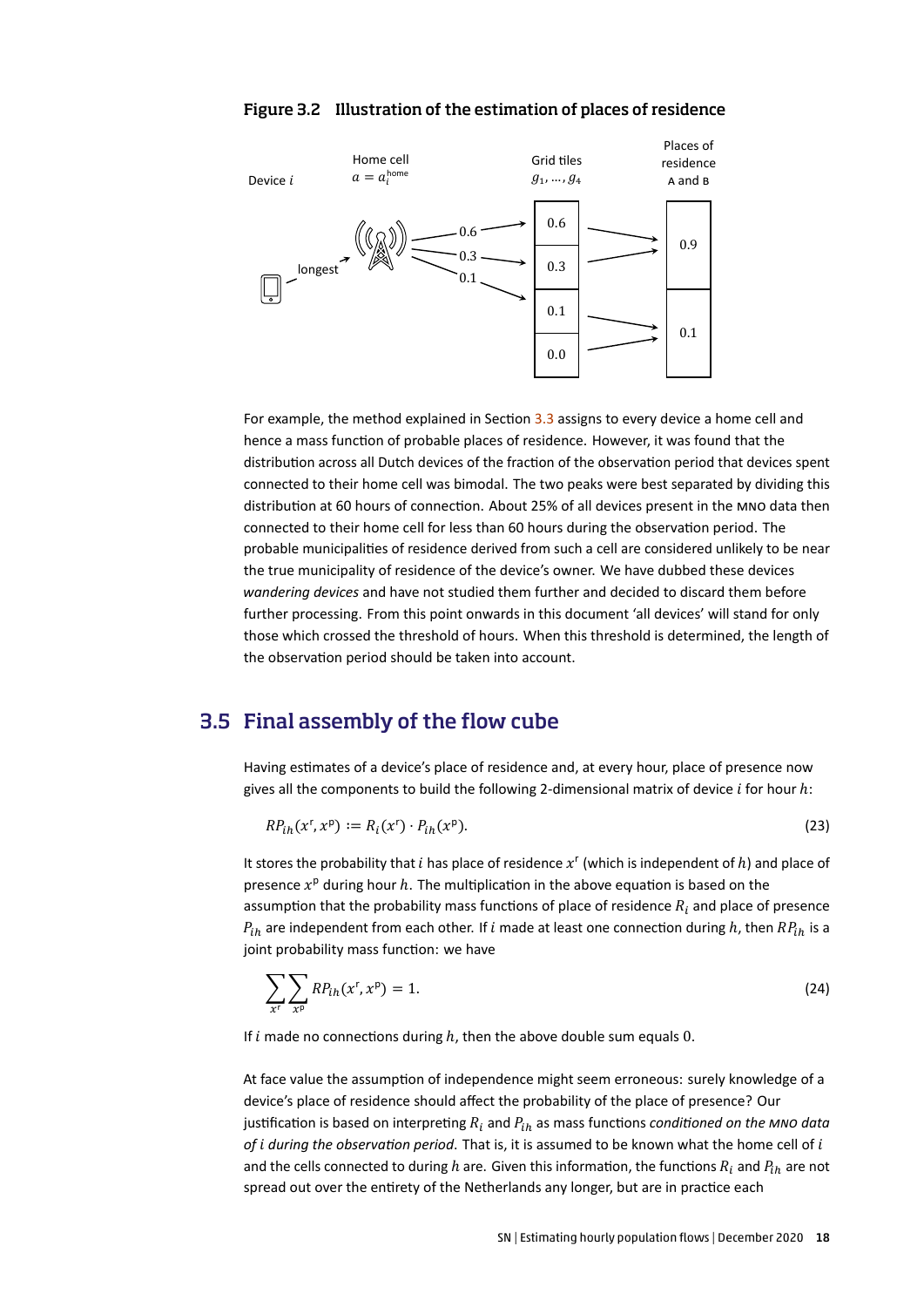concentrated in a small number of regions. Our assumption is hence more precisely stated as independence of these two conditional probability mass functions. This implicit knowledge of the MNO data has been left out of notations for the sake of brevity.

Continuing the illustrations given in Sections [3.2](#page-14-2) and [3.3,](#page-15-0) the result of the calculation of the matrix  $RP_{ih}$  is shown in Figure [3.3.](#page-18-1)

#### <span id="page-18-1"></span>Figure 3.3 Illustration of the assembly of places of presence and residence



The total flow cube of devices Flow<sup>dev</sup> is obtained by summing all matrices  $RP_{ih}(x^r, x^p)$  over all devices  $i$  for each hour  $h$ :

Flow<sup>dev</sup>
$$
(x^r, x^p, h) := \sum_i RP_{ih}(x^r, x^p).
$$
 (25)

All processing steps explained so far took place securely at the MNO. Even though the MNO data now only consists of the total number of devices counted per municipality, and does not contain any individual record, to further reduce a possible risk of disclosure the figures in the flow cube of devices strictly lower than 15 were deleted. The resulting filtered cube was then exported to SN.

At this point the cube can be used to estimate the *incoming* and *outgoing flow* of devices for a given region  $x$  and hour  $h$ . By this we mean the number of devices entering or leaving  $x$  from other places, possibly including  $x$  itself. They are computed respectively as follows:

Flow<sup>dev</sup><sub>in</sub>
$$
(x, h) := \sum_{x^r} \text{Flow}^{\text{dev}}(x^r, x, h),
$$
 (26)

Flow<sup>dev</sup><sub>out</sub>
$$
(x, h) := \sum_{x^p} \text{Flow}^{\text{dev}}(x, x^p, h).
$$
 (27)

In other words, the inflow is calculated by summing over all places of residence, while the outflow is calculated by summing over all places of presence.

# <span id="page-18-0"></span>4 Construction of the flow cube of persons

The elements of the flow cube Flow<sup>dev</sup> of devices are estimates of numbers of devices. These figures differ from the corresponding numbers of persons for at least the following reasons: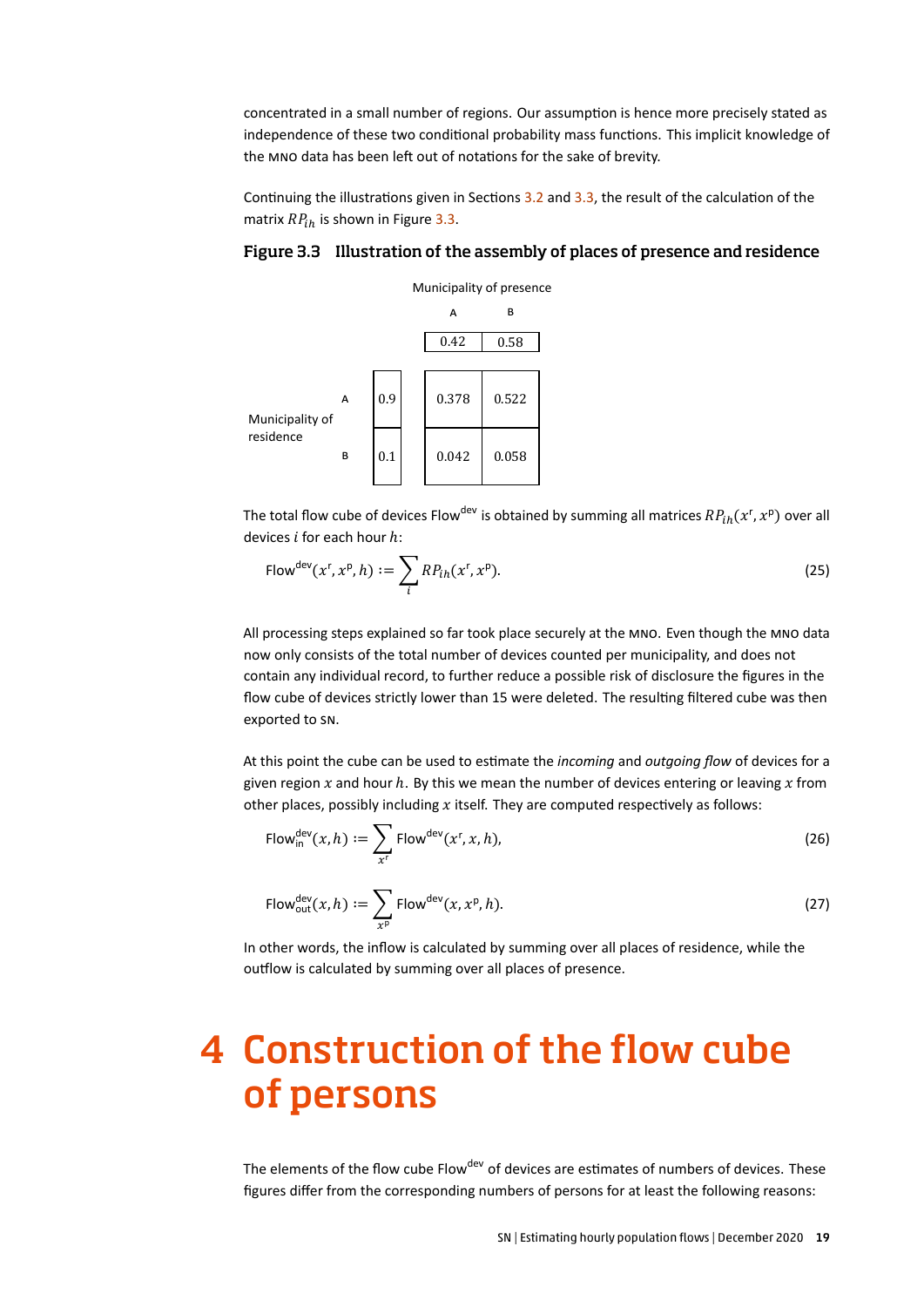- $-$  They represent merely counts of devices of the MNO from which the MNO data is obtained. The people who communicate via different MNOS are therefore excluded.
- Not everyone owns a mobile phone, or if they do, carry their devices everywhere with them. This holds especially for young children and the elderly.
- Some people might carry multiple devices with them. One can think of, for example, people carrying both a phone for work and one for personal use.

The cube of devices hence needs to be transformed or *calibrated* to a flow cube Flow<sup>pop</sup> of persons (with axes and dimensions equal to those of Flow<sup>dev</sup>). Before proceeding to the description of the calibration method, note that from such a cube incoming and outgoing flows of persons can be calculated in the exact same way as from the flow cube of devices. They are denoted by Flow $_{\text{in}}^{\text{pop}}(x, h)$  and Flow $_{\text{out}}^{\text{pop}}(x, h)$ , respectively, for every region  $x$  and hour  $h$ .

# <span id="page-19-0"></span>4.1 Calibration

Recall from Section [1.3](#page-5-0) the definition of the residential population figures Pop $(\cdot)$ , based on the PRD. Our calibration method was based on the assumption that the flow cube Flow<sup>pop</sup> of persons ought to satisfy the following combination of two equations for all places  $x^r$  and  $x^p$  and hours  $h$ :

$$
\frac{\text{Flow}^{\text{pop}}(x^r, x^p, h)}{\text{Flow}^{\text{pop}}_{\text{out}}(x^r, h)} = \frac{\text{Flow}^{\text{dev}}(x^r, x^p, h)}{\text{Flow}^{\text{dev}}_{\text{out}}(x^r, h)},
$$
(28a)

<span id="page-19-2"></span><span id="page-19-1"></span>Flow<sub>out</sub><sup>pop</sup>
$$
(x^r, h)
$$
 = Pop $(x^r)$ . (28b)

If we momentarily leave out the reference to the hour  $h$  for brevity, eq. [\(28a\)](#page-19-1) can be understood as the following claim:

Suppose that a certain fraction of the residents of  $x^r$  is present in  $x^p$ . Then the same fraction of the MNOs devices with place of residence  $x^r$  is also present in  $x^p$ . The converse implication holds as well.

In other words, the first equation assumes a uniform presence of the MNOS devices in the flow of persons from location  $x^r$ . This homogeneity is not obvious, because, for example, the market share of the MNO in the flow from  $x^{\mathsf{r}}$  to a location  $x_1^{\mathsf{p}}$  might differ from that in the flow to another location  $x_2^{\mathrm{p}}$ . Further research is needed to quantify the bias resulting from this assumption.

The second equation [\(28b\)](#page-19-2) results from the assumption

The number of residents of  $x^r$  who are present in any of the regions x considered together equals the number of residents of  $x^r$ .

This assumption of course introduces a small error since the date (in our case 1 January 2017) for which the figure Pop $(x^r)$  was determined is somewhat different from the observation period for which the MNO data was obtained. A larger error is introduced if the set of regions  ${x}$  does not also include locations abroad. Residents of  ${x}^r$  might namely be abroad during (part of) the observation period. Correcting for this misestimation would involve additional tourism or holiday statistics, which we did not attempt at this stage of the project. The assumption used hence results in a systematic overestimation of person flows.

The two equations  $(28a)$  and  $(28b)$  are easily seen to be equivalent to the single equation

Flow<sup>pop</sup>(
$$
x^r, x^p, h
$$
) = Flow<sup>dev</sup>( $x^r, x^p, h$ )  $\cdot \frac{Pop(x^r)}{Flow_{out}^{dev}(x^r, h)}$ . (29)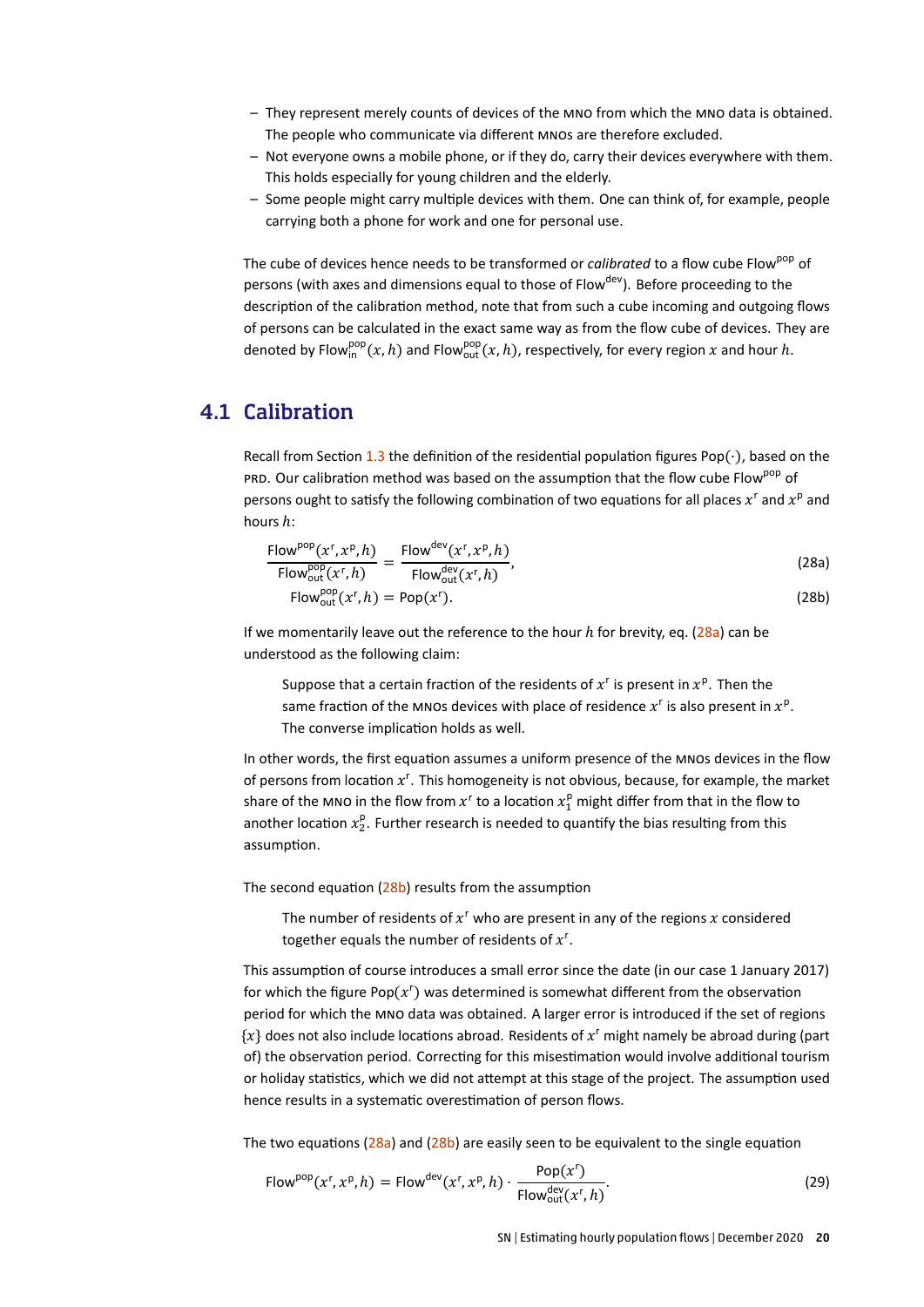Written in this way all known variables are present on the right hand side, while the variable on the left hand side is the one we wish to compute. The factor calibrating the estimate Flow<sup>dev</sup>(x<sup>r</sup>, x<sup>p</sup>, h) of a number of devices to the estimate Flow<sup>pop</sup>(x<sup>r</sup>, x<sup>p</sup>, h) of a number of persons is hence defined to be the fraction

$$
\frac{\text{Pop}(x^r)}{\text{Flow}_{\text{out}}^{\text{dev}}(x^r, h)}
$$
(30)

and it is independent of the place of presence  $x^p$ . Note, moreover, that this calibration method does not require the actual figures in the flow cube of devices, but only the fractions on the right-hand side of eq. [\(28a\)](#page-19-1) which are derived from this cube.

# <span id="page-20-0"></span>4.2 Example of calibration

This calibration method is best illustrated via an example. Suppose the Netherlands is partitioned into three regions A, B and C, having residential population figures according to the PRD Pop(A) = 5 000, Pop(B) = 750 and Pop(c) = 1 000, respectively. Fix an hour h and suppose that the corresponding 2-dimensional slice Flow<sup>dev</sup>( ·, ·, h) of the flow cube of devices looks as in Table [4.1.](#page-20-1) This table for example tells us that Flow<sup>dev</sup>(A, B, h) = 20. We also added the column totals to this table, that is, the incoming flow Flow $_{\sf in}^{\sf dev}(\,\cdot,h)$ , and the row totals Flow $_{\text{out}}^{\text{dev}}(\cdot, h)$  for each of the regions A, B and C.

<span id="page-20-1"></span>Table 4.1 The slice Flow  ${\mathsf{dev}}(\cdot, \cdot, h)$  at hour  $h$  of the flow cube of devices

|           |       | <b>Place of presence</b> |     |     |       |
|-----------|-------|--------------------------|-----|-----|-------|
|           |       | А                        | в   | c   | Total |
|           | A     | 900                      | 20  | 80  | 1 000 |
| Place of  | в     | 80                       | 120 | 50  | 250   |
| residence | C     | 70                       | 40  | 140 | 250   |
|           | Total | 1050                     | 180 | 270 |       |

The residential population figures  $Pop(\cdot)$  for the regions are higher than the row totals, by factors 5, 3 and 4, respectively. Correcting for this discrepancy via our method implies that the rows of the table above should be multiplied by these calibration factors. We then obtain the slice Flow<sup>pop</sup>( ·, ·, h) at hour h of the flow cube of persons as in Table [4.2.](#page-20-2) The row totals now equal the residential population figures Pop(·) and the column totals are the incoming flows of persons Flow $_{\text{in}}^{\text{pop}}(\cdot, h)$ .

#### <span id="page-20-2"></span>Table 4.2 The slice Flow<sup>pop</sup>( $\cdot$ ,  $\cdot$ , h) at hour h of the flow cube of persons

|                       |       | <b>Place of presence</b> |     |      |       |
|-----------------------|-------|--------------------------|-----|------|-------|
|                       |       | А                        | в   | c    | Total |
| Place of<br>residence | A     | 4500                     | 100 | 400  | 5 000 |
|                       | в     | 240                      | 360 | 150  | 750   |
|                       | c     | 350                      | 120 | 560  | 1 000 |
|                       | Total | 5090                     | 580 | 1110 |       |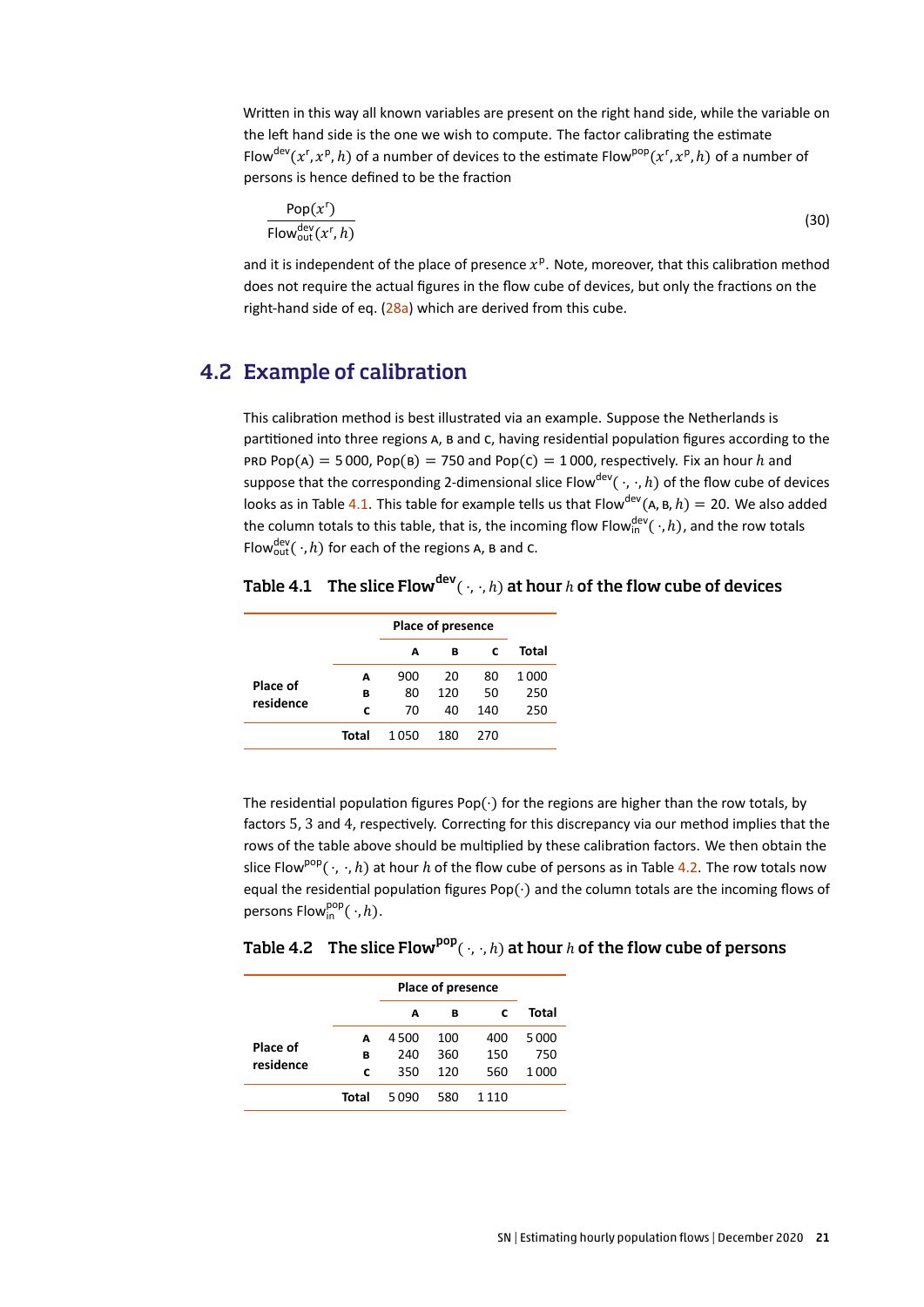# <span id="page-21-0"></span>5 Results

With the methodology explained in Sections [2](#page-8-0) to [4](#page-18-0) flow cubes of persons can be produced. The low technical complexity of the methods allow for efficient data processing with standard computational resources, but obvious questions about the quality of the output arise due to the simplifying assumptions that have been made. In this section several cubes produced by SN are evaluated for plausibility by checking which natural, known phenomena and events can or cannot be observed. The cube will be evaluated for plausibility by checking which natural, known phenomena and events can or cannot be observed. This report does not aim to further quantify possible errors that have been found, but these results show some of the quality issues that may occur. A major hindrance for a more detailed investigation of errors is the lack of availability of benchmark data against which population flow estimates can be compared. Visualisations were chosen over large data tables as the tool to evaluate the plausibility of the massive amounts of information in flow cubes.

# <span id="page-21-1"></span>5.1 Flow cubes produced

In our discussion up to now  $x$  has stood for a generic administrative region, such as a neighbourhood, district or municipality. The choice for the level of spatial detail at which one is able to produce population flow statistics is restricted by at least the following factors:

- $-$  the spatial density of the cells belonging to the MNOs network. This density differs according to, among other factors, the level of urbanicity. Since a mobile network is optimised for the needs of its users, densely populated regions contain more cells to ensure optimal service,
- the accuracy of the model used to estimate the location posterior probabilities  $\mathbb{P}(q \mid a)$ ,
- the mass lost from the cube by the threshold of 15 devices enforced before export to SN. A greater level of spatial detail namely implies that the cube will contain more cells, each of which is more likely to contain a lower number of devices,
- $-$  the market share of the MNO which made the MNO data available.

Consideration of the factors above led SN to construct three flow cubes, all for observation periods five weeks in length:

- one cube which used the uniform prior in the location estimation model, at the level of districts, for the period of 5 March up to and including 8 April 2018,
- two cubes which used the network prior, one at the level of districts and one for municipalities, for the period of 28 May up to and including 1 July 2018.

Because for certain durations in the former period the amount of available MNO data was insufficient, the corresponding figures in the flow cube were removed. Consequently, the analysed observation period started on 8 March. The former cube was produced with the uniform instead of the network prior before it was realised that a more advanced prior might be preferable.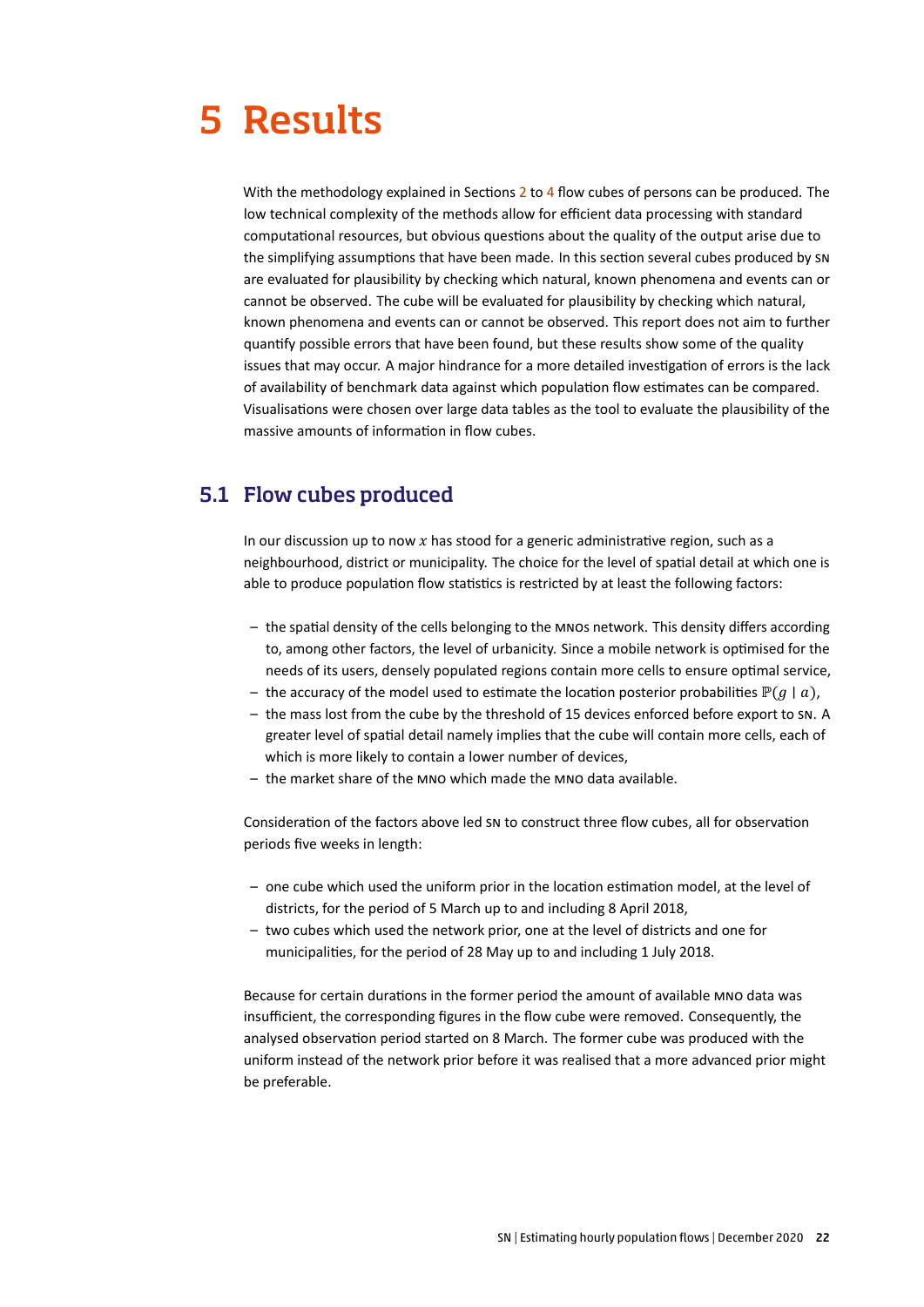# <span id="page-22-0"></span>5.2 Visualisations of flows

Given a fixed region x, plotting the inflow Flow $_{\text{in}}^{\text{pop}}(x, h)$  for varying  $h$  results in the graph of the *population present in x.* This graph shows how the number of residents of the Netherlands present in  $x$  varies over time, in contrast to the residential population of  $x$  which can be approximated to be constant over the short observation periods under consideration.

Figure [5.1](#page-22-1) shows a population presence graph of the district East of the municipality of Utrecht. along with the associated dashed, constant residential population graph. Shaded regions indicate weekends. This district is adjacent to the city centre, but stretches to the edge of the city, and includes many shops, the football stadium Galgenwaard and Utrecht Science Park – the largest science park of the Netherlands. It is home to university buildings, a university medical centre and student housing.



<span id="page-22-1"></span>Figure 5.1 A population presence graph of the district East of the municipality of Utrecht

The graph shows that the population presence in this district doubles or triples at noon during workweek days with respect to the residential population. Far less people can be observed during weekends. Spikes can be seen, though, on the two Sundays 11 March and 8 April when the football club FC Utrecht played home matches at Galgenwaard. The graph additionally distinguishes Wednesdays and Fridays, on which employees often choose to work fewer hours and universities offer fewer classes. Good Friday fell on 30 March, while 2 April was Easter Monday and Utrecht University and the HU University of Applied Sciences Utrecht were indeed both closed on these dates.

The estimated population presence at night in Utrecht East closely matches the residential population known from the PRD. Our methods do not result in such close matches for all districts, as demonstrated by the population presence graph of the district Amstel III/Bullewijk of Amsterdam shown in Figure [5.2.](#page-23-0) This district lies on the far outskirts of the city and contains large retail stores, hotels, a university medical centre, the football stadium Johan Cruyff Arena, a concert hall and university examination halls.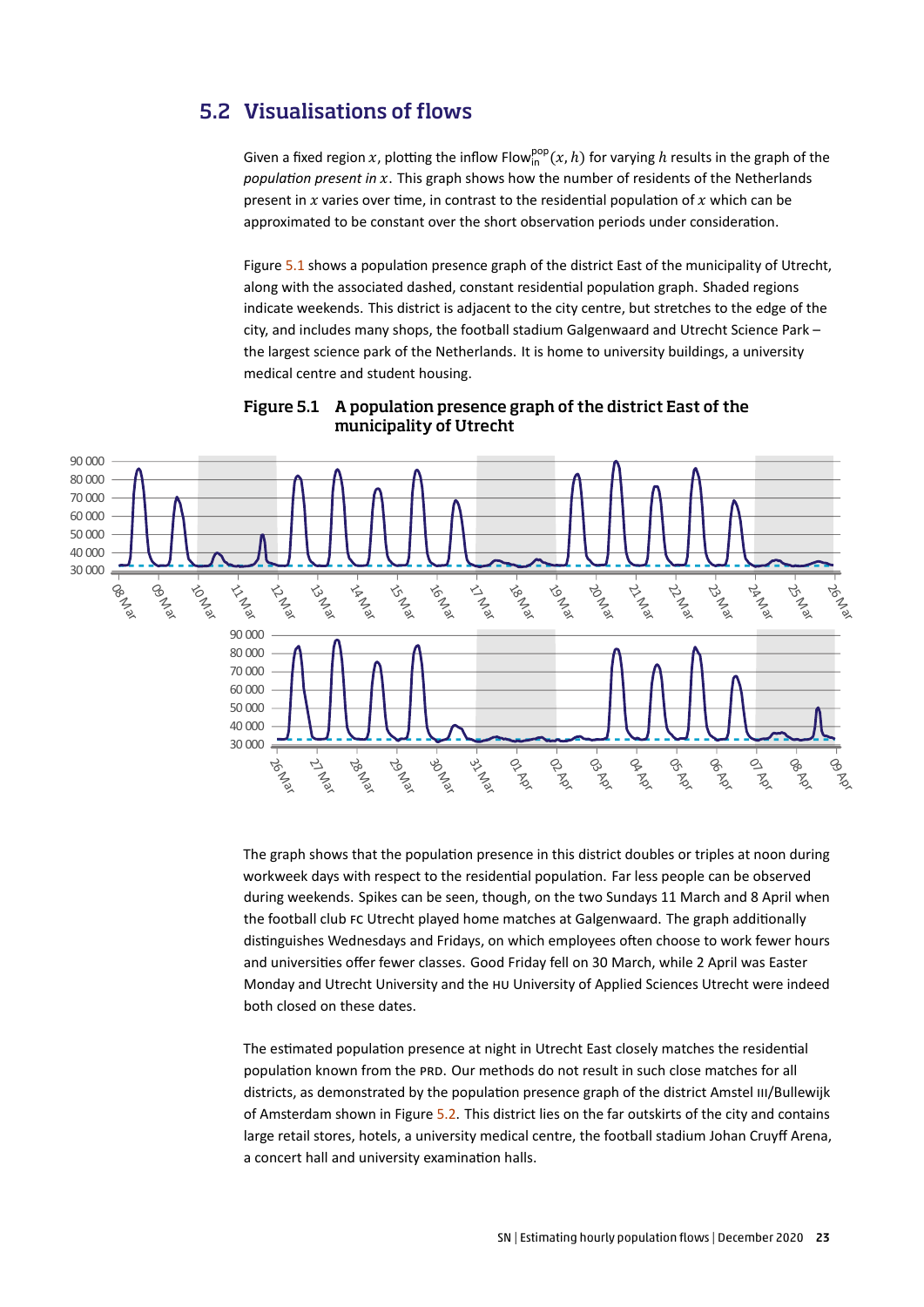

<span id="page-23-0"></span>Figure 5.2 A population presence graph of the district Amstel III/Bullewijk of the municipality of Amsterdam

A very similar activity pattern can be observed here as for Utrecht East, including the spikes on 11 March and 8 April when the football club AFC Ajax played home matches at the Arena. However, the residential population of this district was merely 665, while the level of the population presence graph at night is higher with an difference of at least 6 000 people.

In this specific case such a difference can possibly explained by the presence of hotels, adjacent motorways and train and subway stations. There were nevertheless many districts for which we could not interpret such discrepancies. A possible explanation is that the location prior used, or the location estimation model in general, does not sufficiently respect the boundaries of districts. Indeed, while Amstel III/Bullewijk showed a surplus with respect to the residential population, the adjacent districts Holendrecht/Reigersbos and '00' of the municipalities of Amsterdam and Ouder-Amstel, respectively, show deficits. Football matches, being extremely localised in space and time and having well-documented visitor counts, provide additional evidence for this hypothesis. Stadiums in the Netherlands are namely often completely contained within a single district, but they are situated at their boundary. In our analysis it was observed that matches are sometimes not clearly visible in the population presence graph of the stadium's district itself, but they *are* in the neighbouring one.

Figure [5.3](#page-24-0) shows a typical population presence graph of a residential area, as a comparison with the districts focused on commerce and education considered so far. Bavel is a village which has been absorbed as a district into the municipality of Breda, but is still slightly geographically separated from it. One observes that the lowest levels of the present population are not reached at night, but at noon, as expected of districts of this type. It should be noted that the population presence graphs of other commuter districts we analysed rarely matched the residential population this cleanly.

June traditionally is a month in which many summer festivals take place throughout the Netherlands. Such events are typically more spread out in space and time than football matches. In the hopes of capturing these well the flow cube for the June period was produced at the municipal level also, and it was simultaneously decided to switch from the uniform to the network prior.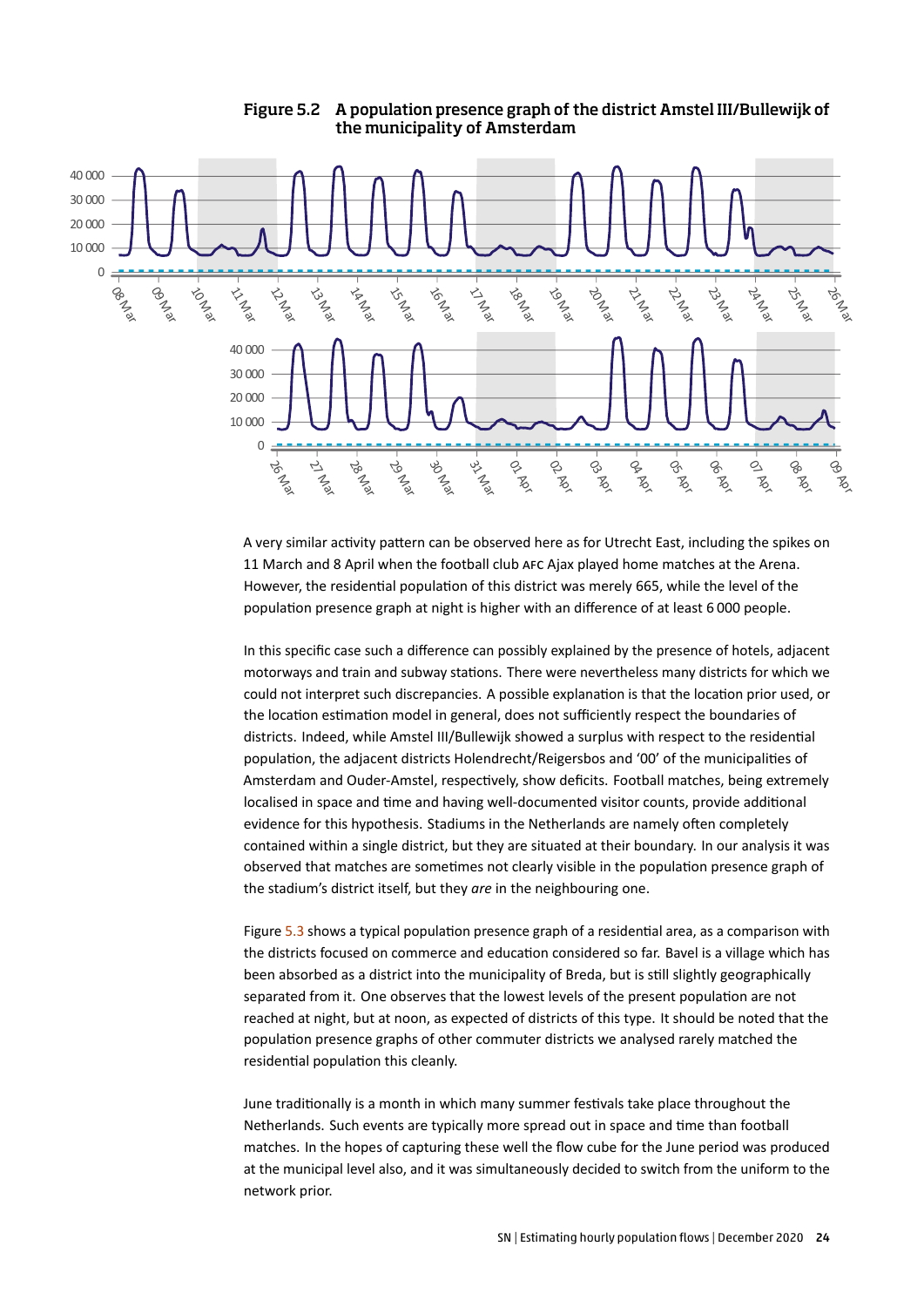

<span id="page-24-0"></span>Figure 5.3 A population presence graph of the district Bavel of the municipality of Breda

The eight round of the 2018 Grand Prix motorcycle racing season took place on Sunday 1 July 2018 at the TT Circuit in the municipality of Assen. Surrounding events such as qualifying races started on Thursday 27 June, and the preceding TT Festival lasted from the evening of 27 June until the night of Saturday 30 June. These can be clearly read off from the population presence graph of the municipality of Assen shown in Figure [5.4.](#page-25-0) It should be emphasised that we do not consider the (absolute) level of this graph to be reliable. That is, we do not claim to have measured the number of visitors at the events accurately with the current techniques. Improving the levels of population presence graphs is the subject of ongoing research.

Another example of an observed music festival is *Down the Rabbit Hole*, which took place in 2018 from the morning of Friday 29 June until Sunday night on 1 July, as seen in the population presence graph of the municipality of Beuningen in Figure [5.5.](#page-25-1) The words of caution we gave about the events in Assen apply here as well.

A dashboard has been published by SN at [\[SNb\]](#page-29-11) in which the flow cube for the June period at the municipal level can be explored interactively. It features population presence graphs and a population density map, both of which can be animated simultaneously through control buttons. An icon in the upper left-hand corner shows hourly weather information to study the relation with population activities. Furthermore, a municipality can be selected after which the incoming and outgoing flows from and to the other Dutch municipalities are visualised as a fan of arrows. The screenshot in Figure [5.6](#page-26-0) shows the (major) origins of the visitors of the *Boulevard Outdoor Festival* in the municipality of Wierden on Saturday 30 June 2018. The number of arrows in such fans is quite small if one expects that the visitors originate from many different municipalities. This is a consequence of the threshold of 15 devices that is enforced on the flow cube of devices before it is exported to SN.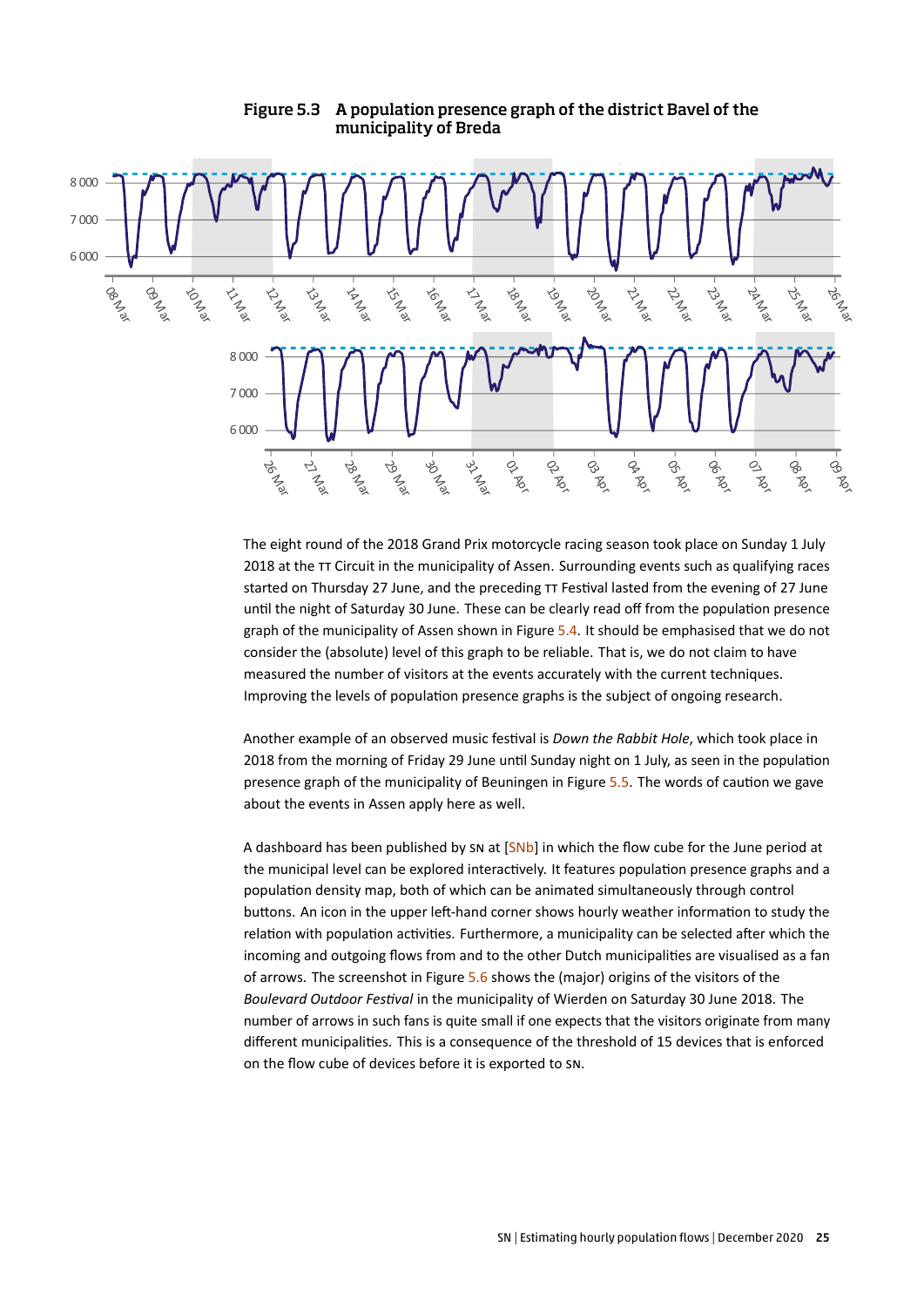

<span id="page-25-0"></span>Figure 5.4 A population presence graph of the municipality of Assen

<span id="page-25-1"></span>Figure 5.5 A population presence graph of the municipality of Beuningen

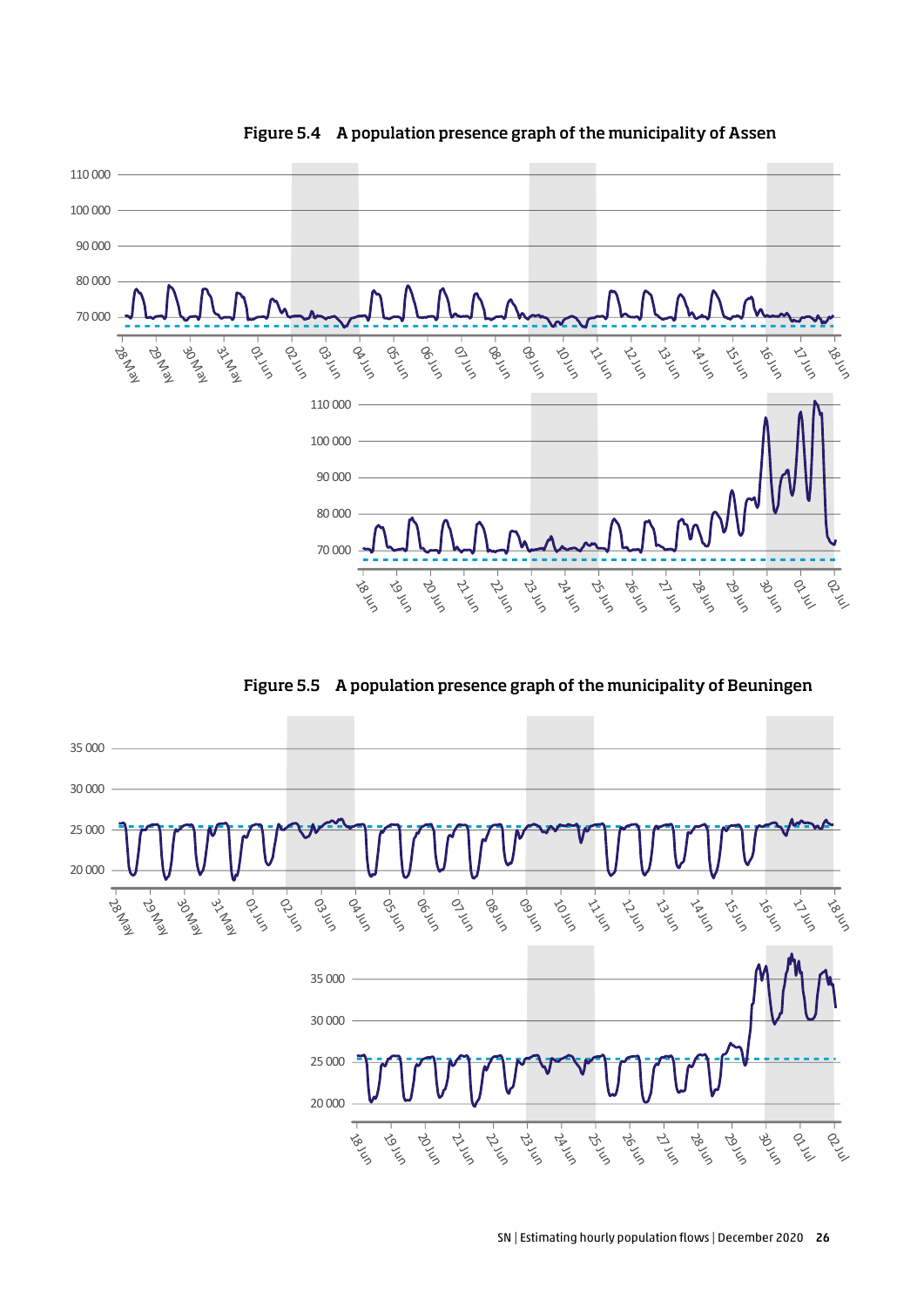

<span id="page-26-0"></span>Figure 5.6 A screenshot of the population flow dashboard showing the municipality of Wierden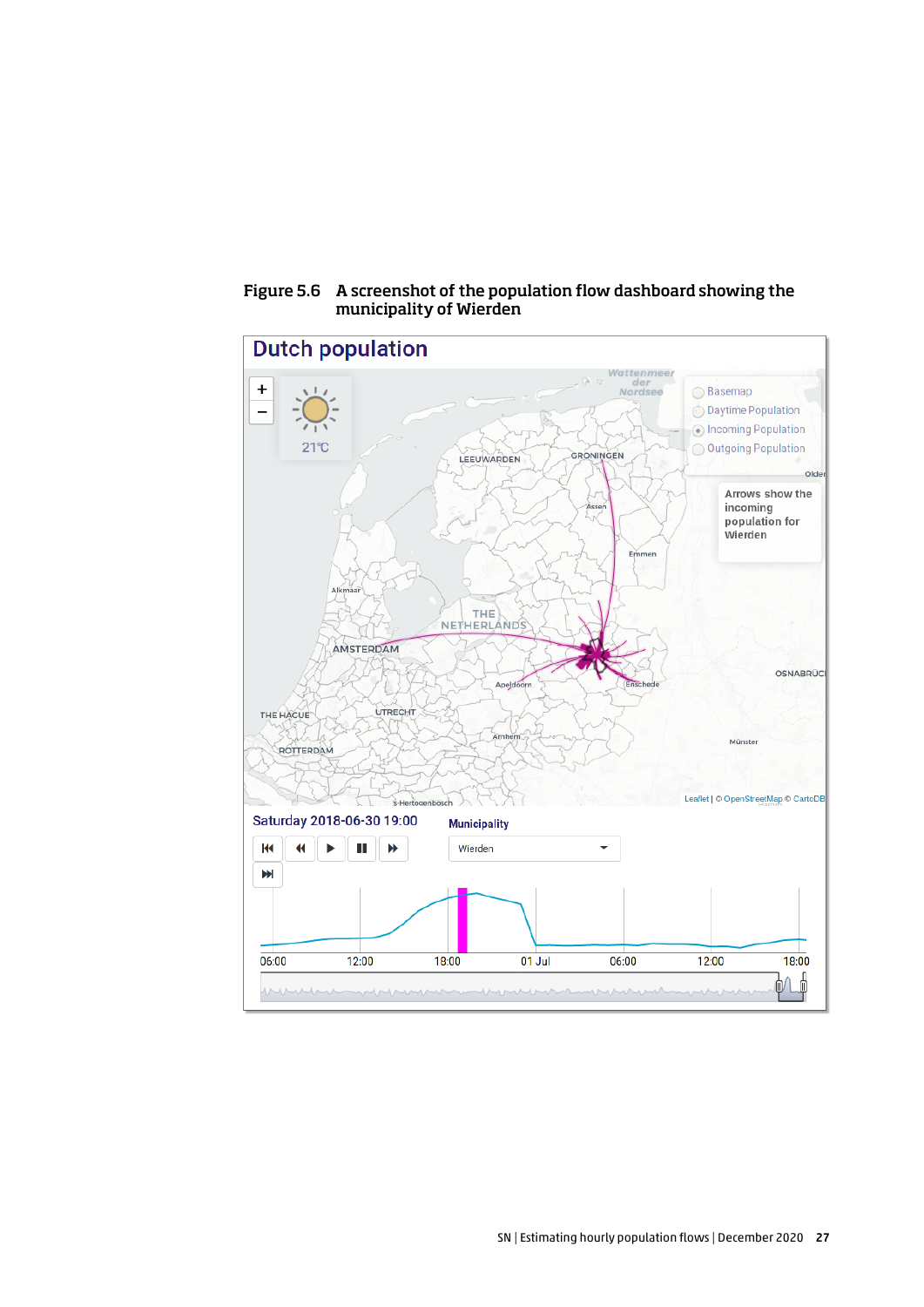# <span id="page-27-0"></span>6 Summary and outlook

We have presented a methodology to estimate hourly population flows between Dutch municipalities from aggregated anonymous mobile network operator data. These estimates can be used by policy makers from governmental institutes to analyze mobility among the Dutch population. The results from the pilot study from 2018 have shown that population dynamics can be detected at a high temporal detail: workweek-weekend patterns can be seen, as well as major events.

Section [5](#page-21-0) shows that the relatively simple methods developed as part of the ongoing project *Fast Population Statistics* are already able to detect a variety of population activities at a high temporal detail resulting from

- workweeks and weekends,
- (in urban districts) Wednesday and Fridays versus the other days of the workweek,
- holidays, and
- major football matches and festivals.

These activities can be read off by first producing flow cubes of persons and next observing the *relative* changes in the level of population presence graphs and densities of population flow fans.

# <span id="page-27-1"></span>6.1 Methodological improvements

The methodology presented in this report was developed during previous research with actual MNO data. Although we are confident that the results from the methodology will provide key insights for policymakers, we envision some improvements that would be beneficial for quality of the end result. Further research is needed to explore the specifics of these improvements.

We found that the estimates of our present population at night time are not always equal to the registered residential population numbers. Additional auxiliary data could partly solve this issue. For instance, replacing the uniform prior by the network prior in the location estimation model did not seem to improve the spatial blurriness, but in in [\[TGS20\]](#page-29-7) a *land use prior* is suggested which makes use of administrative data sources on land use to improve the estimated municipality of presence. Another aspect that may help to solve this issue is assigning not one but multiple home cells to a device. A device might switch between different nearby cells even when it remains stationary inside the owner's home.

The current methodology does not take into account Dutch people who are abroad. Auxiliary data, such as the *Continuous Holiday Survey* [\[SNa\]](#page-29-12), might be used for calibration of the population flow estimates.

The methodology currently assumes that every Dutch residents owns and uses exactly one mobile phone. In reality, there are many people who do not own a mobile phone, in particular young children and elderly people. Furthermore, there are many people who own multiple phones, e.g. one for private and one for business use. Further research is needed to incorporate this.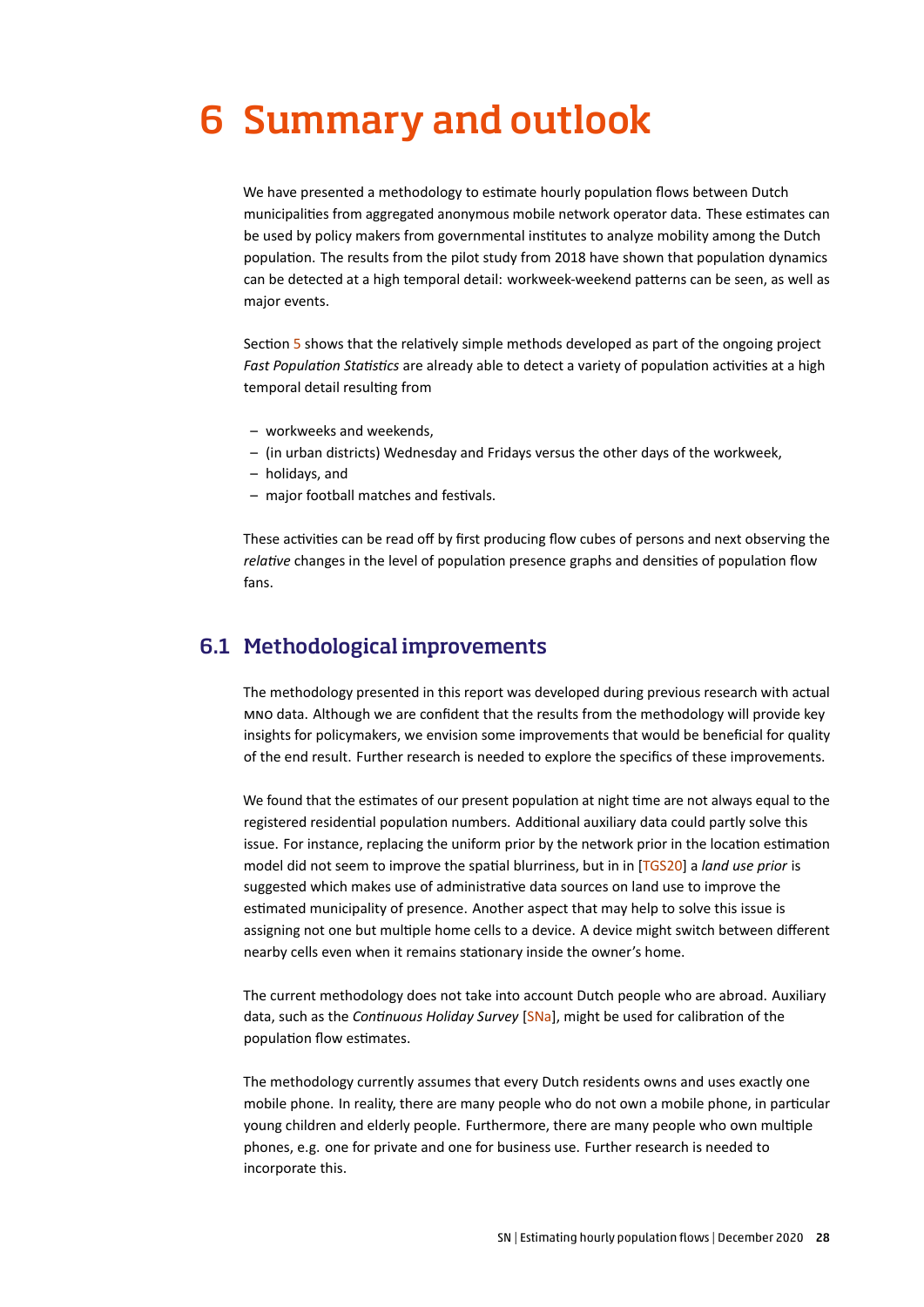Finally, it is assumed that every Dutch resident actually lives at address of residence as registered in the PRD. For instance, students in higher education sometimes live in or near the municipality where they study, but are registered at their parents' address. Auxiliary data is needed to compensate for this issue.

At a European level, statistical agencies are collaborating to generate general methodology to use MNO data for official statistics. This work is organized by the European Statistical System hosted by Eurostat (European Commission). The main result so far is that a framework has been introduced in which the whole methodological process to use MNO data to create official statistics is embedded [\[Ric+20\]](#page-29-13). While the methodology in this report has not been explicitly designed with this framework in mind, the flowchart in Figure [1.1](#page-7-0) can be viewed through this lens.

# <span id="page-28-0"></span>6.2 Further organisation of methodology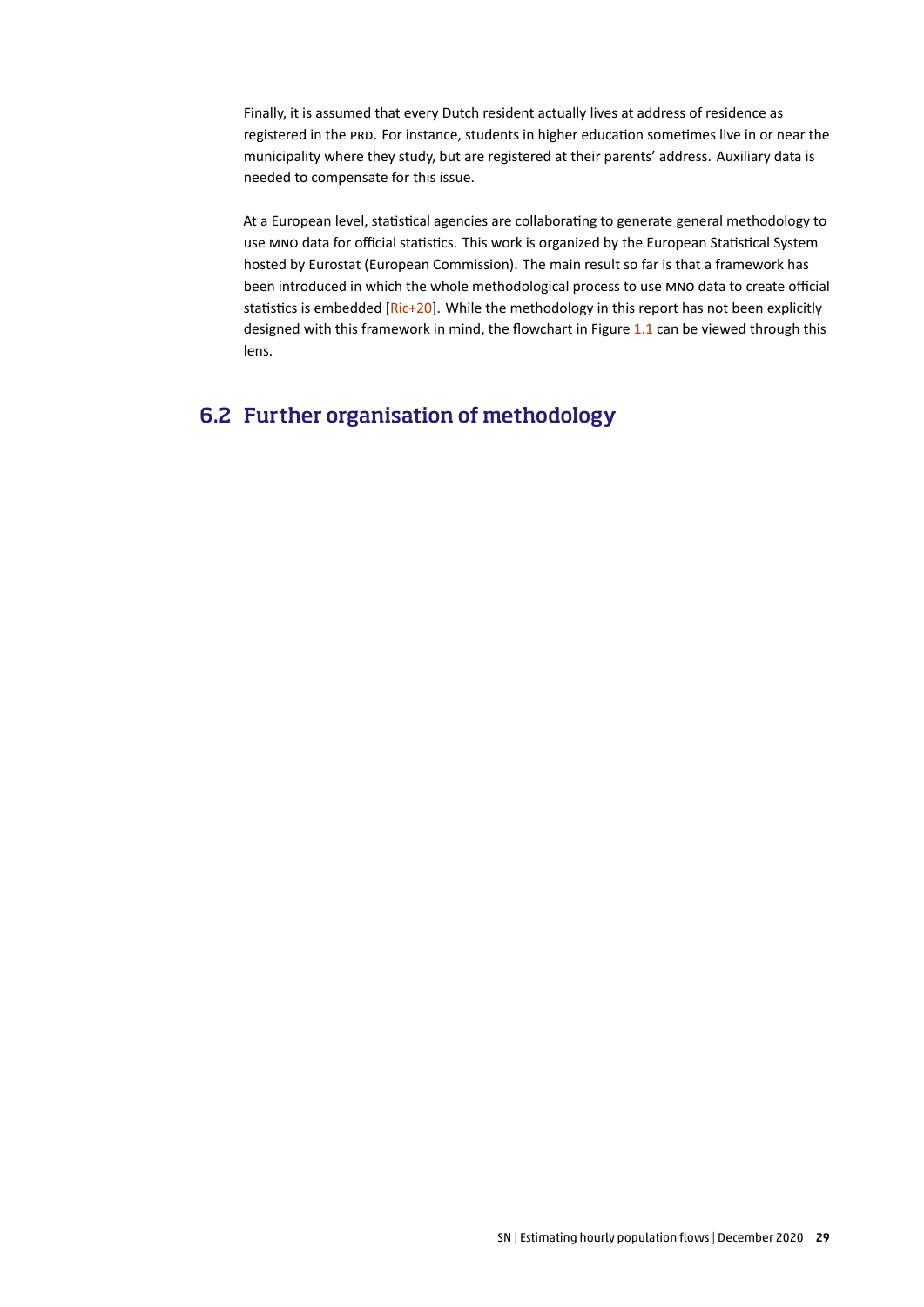# References

- <span id="page-29-3"></span>[Cal+11] Francesco Calabrese, Giusy Di Lorenzo, Liang Liu and Carlo Ratti. 'Estimating origin-destination flows using mobile phone location data'. In: *IEEE Pervasive Computing* 10.4 (Oct. 2011), pp. 36–44.
- <span id="page-29-2"></span>[Che+16] Cynthia Chen, Jingtao Ma, Yusak Susilo, Yu Liu and Menglin Wang. 'The promises of big data and small data for travel behavior (aka human mobility) analysis'. In: *Transportation Research Part : Emerging Technologies* 68 (July 2016), pp. 285–299.
- <span id="page-29-9"></span>[FF10] João Figueiras and Simone Frattasi. *Mobile positioning and tracking: From conventional to cooperative techniques*. John Wiley and Sons, Ltd., 2010.
- <span id="page-29-8"></span>[Kor+16] Ahmed D. Kora, Brice A. Elono Ongbwa, Jean-Pierre Cances and Vahid Meghdadi. 'Accurate Radio Coverage Assessment Methods Investigation for 3G/4G Networks'. In: *Computer Networks* 107 (9th Oct. 2016), pp. 246–257. ISSN: 1389-1286.
- <span id="page-29-6"></span>[PDOK] *Dataset: Actueel Hoogtebestand Nederland (AHN1)*. Dutch. Publieke Dienstverlening Op de Kaart (PDOK). URL: [https://www.pdok.nl/introductie/-](https://www.pdok.nl/introductie/-/article/actueel-hoogtebestand-nederland-ahn1-) [/article/actueel-hoogtebestand-nederland-ahn1-](https://www.pdok.nl/introductie/-/article/actueel-hoogtebestand-nederland-ahn1-) (visited on 12th Dec. 2019).
- <span id="page-29-0"></span>[Pri17] Kees Prins. *Population register data, basis for the Netherlands Population Statistics*. Statistics Netherlands, 2017. URL: [https://www.cbs.nl/-](https://www.cbs.nl/-/media/_pdf/2017/38/population-register-data.pdf) [/media/\\_pdf/2017/38/population-register-data.pdf](https://www.cbs.nl/-/media/_pdf/2017/38/population-register-data.pdf) (visited on 17th Oct. 2019).
- <span id="page-29-13"></span>[Ric+20] Fabio Ricciato, Giampaolo Lanzieri, Albrecht Wirthmann and Gerdy Seynaeve. 'Towards a methodological framework for estimating present population density from mobile network operator data'. In: *Pervasive and Mobile Computing* 68 (2020), p. 101263.
- <span id="page-29-10"></span>[SH09] S. Srinivasa and M. Haenggi. 'Path loss exponent estimation in large wireless networks'. In: *2009 Information Theory and Applications Workshop*. Feb. 2009, pp. 124–129.
- <span id="page-29-12"></span>[SNa] *Continu Vakantie Onderzoek (CVO), vanaf 2017*. Dutch. Statistics Netherlands. URL: [https://www.cbs.nl/nl-nl/onze](https://www.cbs.nl/nl-nl/onze-diensten/methoden/onderzoeksomschrijvingen/korte-onderzoeksbeschrijvingen/continu-vakantie-onderzoek--cvo---vanaf-2017)[diensten/methoden/onderzoeksomschrijvingen/korte](https://www.cbs.nl/nl-nl/onze-diensten/methoden/onderzoeksomschrijvingen/korte-onderzoeksbeschrijvingen/continu-vakantie-onderzoek--cvo---vanaf-2017)[onderzoeksbeschrijvingen/continu-vakantie-onderzoek--cvo--](https://www.cbs.nl/nl-nl/onze-diensten/methoden/onderzoeksomschrijvingen/korte-onderzoeksbeschrijvingen/continu-vakantie-onderzoek--cvo---vanaf-2017) [vanaf-2017](https://www.cbs.nl/nl-nl/onze-diensten/methoden/onderzoeksomschrijvingen/korte-onderzoeksbeschrijvingen/continu-vakantie-onderzoek--cvo---vanaf-2017) (visited on 17th Oct. 2019).
- <span id="page-29-11"></span>[SNb] *Dutch population*. Statistics Netherlands. URL: <https://dashboards.cbs.nl/v1/dtp/> (visited on 13th Dec. 2019).
- <span id="page-29-4"></span>[SNc] *Kerncijfers wijken en buurten 2017*. Dutch. Statistics Netherlands. URL: [https://www.cbs.nl/nl-nl/maatwerk/2017/31/kerncijfers-wijken-en](https://www.cbs.nl/nl-nl/maatwerk/2017/31/kerncijfers-wijken-en-buurten-2017)[buurten-2017](https://www.cbs.nl/nl-nl/maatwerk/2017/31/kerncijfers-wijken-en-buurten-2017) (visited on 14th Oct. 2019).
- <span id="page-29-1"></span>[SNd] *Onderzoek Verplaatsingen in Nederland (OViN)*. Dutch. Statistics Netherlands. URL: [https://www.cbs.nl/nl-nl/onze](https://www.cbs.nl/nl-nl/onze-diensten/methoden/onderzoeksomschrijvingen/korte-onderzoeksbeschrijvingen/onderzoek-verplaatsingen-in-nederland--ovin--)[diensten/methoden/onderzoeksomschrijvingen/korte](https://www.cbs.nl/nl-nl/onze-diensten/methoden/onderzoeksomschrijvingen/korte-onderzoeksbeschrijvingen/onderzoek-verplaatsingen-in-nederland--ovin--)[onderzoeksbeschrijvingen/onderzoek-verplaatsingen-in-nederland-](https://www.cbs.nl/nl-nl/onze-diensten/methoden/onderzoeksomschrijvingen/korte-onderzoeksbeschrijvingen/onderzoek-verplaatsingen-in-nederland--ovin--) [ovin--](https://www.cbs.nl/nl-nl/onze-diensten/methoden/onderzoeksomschrijvingen/korte-onderzoeksbeschrijvingen/onderzoek-verplaatsingen-in-nederland--ovin--) (visited on 17th Oct. 2019).
- <span id="page-29-5"></span>[SNe] *Wijk- en buurtkaart 2017*. Dutch. Statistics Netherlands. URL: [https://www.cbs.nl/nl-nl/dossier/nederland](https://www.cbs.nl/nl-nl/dossier/nederland-regionaal/geografische-data/wijk-en-buurtkaart-2017)[regionaal/geografische-data/wijk-en-buurtkaart-2017](https://www.cbs.nl/nl-nl/dossier/nederland-regionaal/geografische-data/wijk-en-buurtkaart-2017) (visited on 18th Oct. 2019).
- <span id="page-29-7"></span>[TGS20] Martijn Tennekes, Yvonne A.P.M. Gootzen and Shan H. Shah. *A Bayesian approach to location estimation of mobile devices from mobile network operator data*. Center for Big Data Statistics. May 2020. URL: [https://www.cbs.nl/en-gb/background/2020/22/geographic-location](https://www.cbs.nl/en-gb/background/2020/22/geographic-location-estimation-of-mobile-devices)[estimation-of-mobile-devices](https://www.cbs.nl/en-gb/background/2020/22/geographic-location-estimation-of-mobile-devices) (visited on 24th June 2020).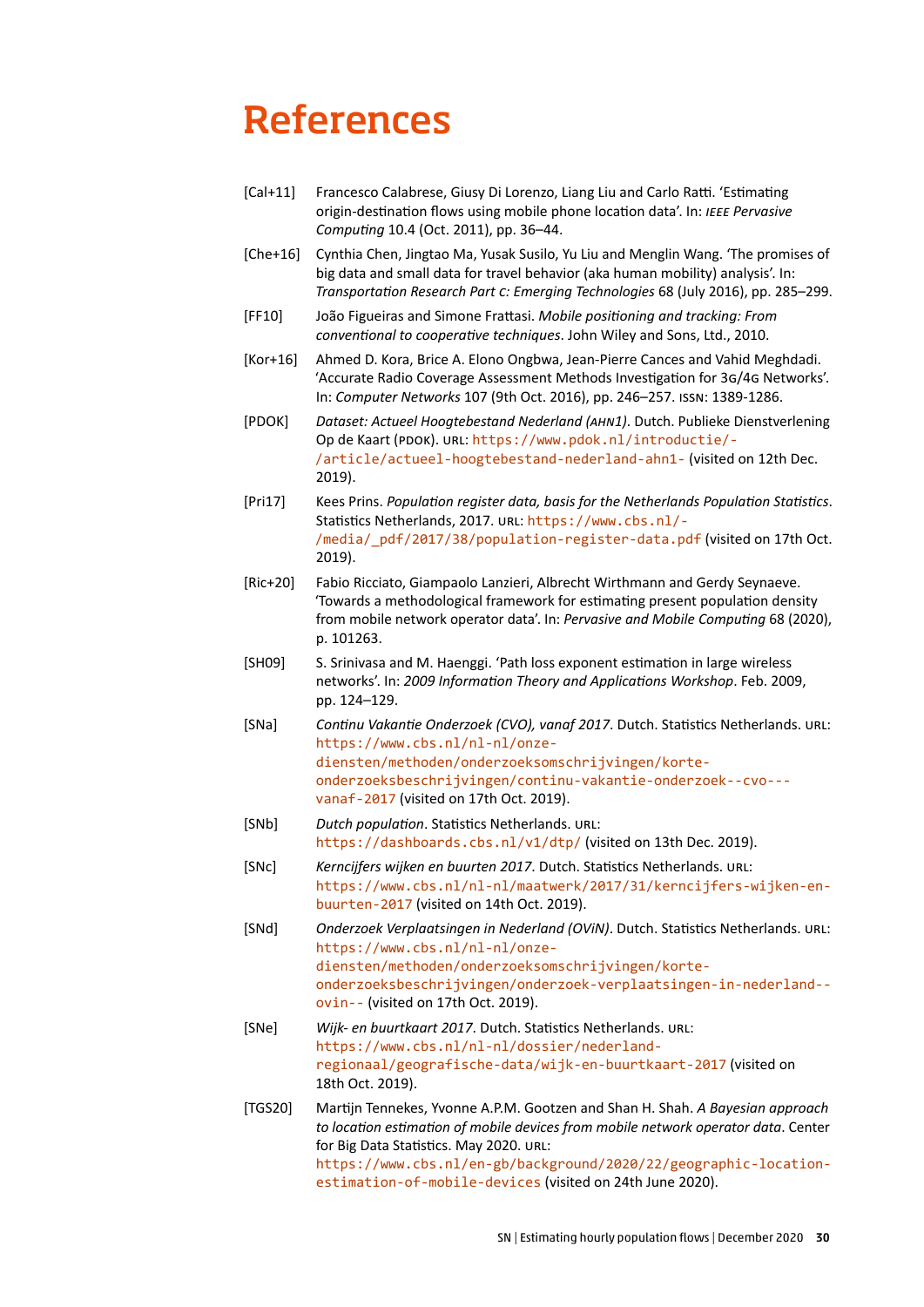<span id="page-30-0"></span>[Val+19] Johan van der Valk, Martijn Souren, Martijn Tennekes, Shan Shah, May Offermans, Edwin de Jonge, Jan van der Laan, Yvonne Gootzen, Sander Scholtus and Anna Mitriaieva. 'Experiences of using anonymized aggregated mobile phone data in The Netherlands'. In: *City data from LFS and Big Data*. European Commission, 28th Feb. 2019. URL: [https://ec.europa.eu/regional\\_policy/en/information/](https://ec.europa.eu/regional_policy/en/information/publications/studies/2019/city-data-from-lfs-and-big-data) [publications/studies/2019/city-data-from-lfs-and-big-data](https://ec.europa.eu/regional_policy/en/information/publications/studies/2019/city-data-from-lfs-and-big-data) (visited on 17th Oct. 2019).